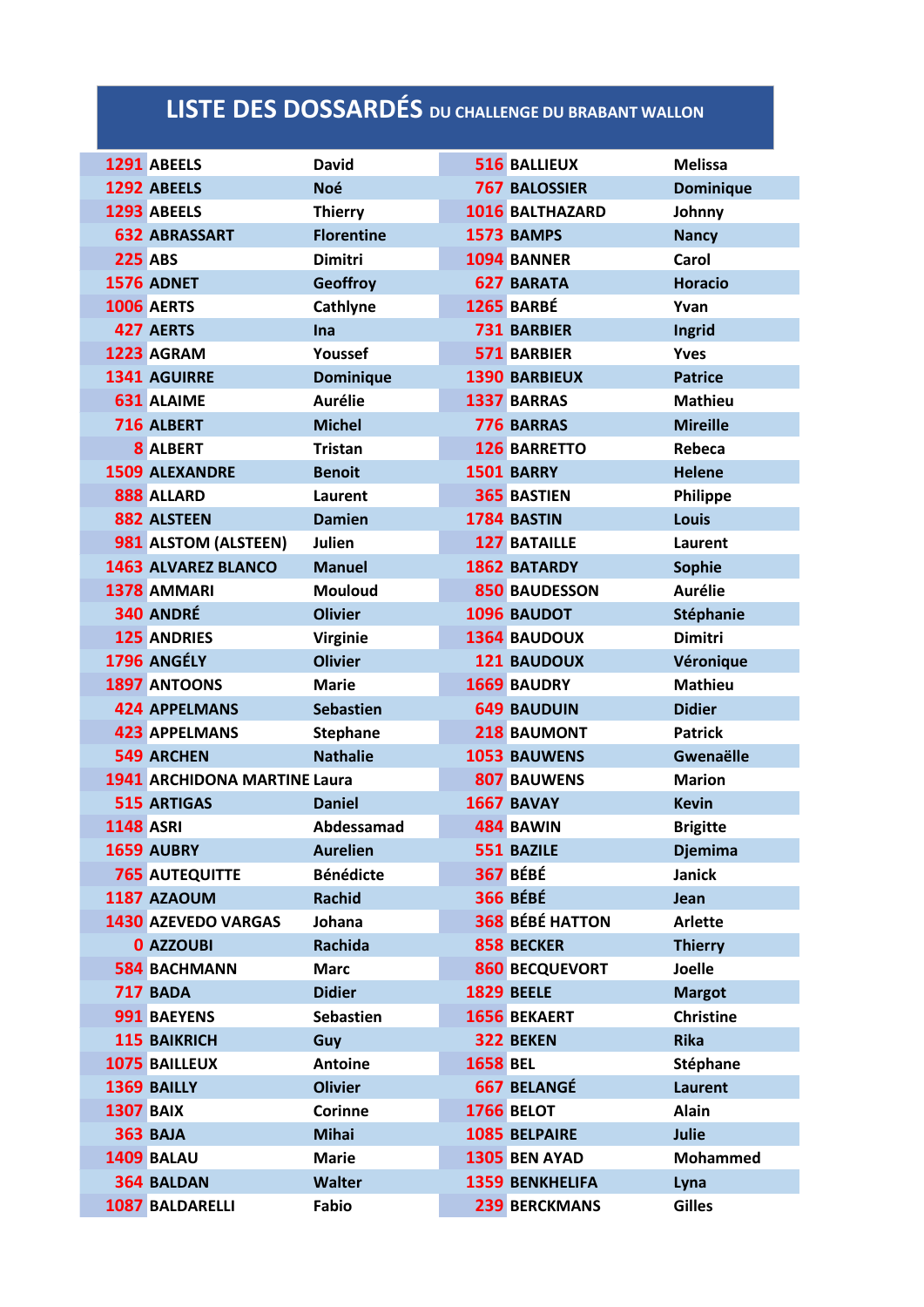|                  | <b>1327 BERGHMANS</b>  | <b>Pauline</b>      | <b>369 BORCEUX</b>      | <b>François</b>  |
|------------------|------------------------|---------------------|-------------------------|------------------|
|                  | <b>691 BERGIERS</b>    | <b>Deborah</b>      | <b>904 BORGHLEVENS</b>  | <b>Louis</b>     |
|                  | <b>1694 BERGIERS</b>   | <b>Pascale</b>      | 1332 BORLÉE             | Marie-Noëlle     |
|                  | <b>689 BERGIERS</b>    | <b>Robin</b>        | <b>1908 BORREMANS</b>   | <b>Eric</b>      |
|                  | <b>1842 BERNAERTS</b>  | <b>Philippe</b>     | <b>1500 BORREMANS</b>   | <b>Nathalie</b>  |
|                  | <b>769 BERNARD</b>     | <b>Jean-Marc</b>    | <b>1572 BORRINI</b>     | <b>Ulysse</b>    |
|                  | <b>351 BERNARD</b>     | Louis               | 1181 BORSUS             | <b>Elisabeth</b> |
|                  | 1544 BERNARD           | <b>Marie</b>        | 1809 BOSSCHEM           | <b>Olivier</b>   |
|                  | <b>1875 BERRÈ</b>      | <b>Stefano</b>      | <b>522 BOTMAN</b>       | Louis-Philippe   |
|                  | <b>561 BERREWAERTS</b> | <b>Etienne</b>      | <b>1917 BOUAOUINA</b>   | <b>Mehdy</b>     |
|                  | <b>637 BERREWAERTS</b> | <b>Florence</b>     | <b>1237 BOUCHAT</b>     | Dominique        |
|                  | <b>128 BERTRAND</b>    | Laurence            | <b>1599 BOUFFARD</b>    | <b>Brice</b>     |
|                  | <b>1215 BERTRAND</b>   | <b>Philippe</b>     | <b>1820 BOUNAMEAUX</b>  | Laurence         |
|                  | <b>1044 BEUGNIES</b>   | <b>David</b>        | <b>0 BOUREZ</b>         | <b>Philippe</b>  |
| <b>1918 BIAN</b> |                        | <b>Susan</b>        | <b>568 BOURGUIGNON</b>  | <b>Catherine</b> |
|                  | 913 BIDAINE            | Luc                 | <b>1641 BOURGYS</b>     | <b>Marie</b>     |
|                  | <b>1867 BIEBUYCK</b>   | <b>Caroline</b>     | 912 BOURTEMBOURG        | <b>Alix</b>      |
|                  | 676 BILEM              | <b>Nathalie</b>     | <b>911 BOURTEMBOURG</b> | Fanny            |
|                  | <b>728 BILLEN</b>      | <b>Pierre</b>       | <b>550 BOUSQUET</b>     | <b>Simon</b>     |
|                  | <b>339 BINARD</b>      | <b>Caroline</b>     | <b>358 BOUSSAKLATAN</b> | <b>Norden</b>    |
|                  | 1097 BINDELLE          | Jérôme              | 1802 BOUSSON            | <b>Bernard</b>   |
|                  | <b>1412 BINET</b>      | <b>Sylvain</b>      | 1922 BOUSSON            | <b>Karine</b>    |
|                  | <b>1630 BIRCHALL</b>   | <b>Charlotte</b>    | <b>1652 BOUVIER</b>     | Hugo             |
|                  | <b>456 BISCOS</b>      | <b>David</b>        | <b>1744 BRABANT</b>     | <b>Denis</b>     |
|                  | 1841 BISSOT            | <b>Christine</b>    | 233 BRAHAM              | Jean             |
|                  | 207 BLACKMAN           | <b>Bernard</b>      | <b>1683 BRAJKOVIC</b>   | <b>Ivan</b>      |
|                  | <b>1768 BLAVOUTE</b>   | <b>Nathalie</b>     | 433 BRAMS               | <b>Hugues</b>    |
|                  | <b>1886 BLERO</b>      | <b>Daniel</b>       | <b>1429 BRASSART</b>    | <b>Marcus</b>    |
|                  | <b>1586 BLEUS</b>      | <b>Xavier</b>       | 1120 BRASSEUR           | Paul             |
|                  | <b>1461 BLICQ</b>      | <b>Caroline</b>     | 914 BRENARD             | <b>Nicolas</b>   |
| <b>1642 BLIN</b> |                        | <b>Xavier</b>       | 86 BRESOU               | Philippe         |
|                  | 1088 BLOMME            | Quentin             | 539 BREYNE              | <b>Chantal</b>   |
|                  | <b>1645 BOBOT</b>      | <b>Mélodie</b>      | 1786 BRIBOSIA           | Laurence         |
|                  | 1775 BOCQUET           | <b>Tanguy</b>       | <b>199 BRIHAYE</b>      | Valérie          |
|                  | <b>680 BOCSKAY</b>     | <b>Alexandre</b>    | 1076 BRIOT              | Gaëtan           |
|                  | 893 BODART             | <b>Olivier</b>      | <b>1595 BRISACK</b>     | <b>Thierry</b>   |
|                  | <b>486 BODEUX</b>      | Claire              | 1714 BROQUET            | Philippe         |
|                  | 771 BODSON             | <b>Nathalie</b>     | <b>240 BRUI</b>         | <b>Barbara</b>   |
|                  | <b>939 BOHY</b>        | Valérie             | 1754 BRUNEEL            | <b>Alix</b>      |
|                  | 1194 BOISSON           | Véronique           | 1755 BRUNEEL            | <b>Cedric</b>    |
|                  | 1411 BOLAND            | <b>Patrick</b>      | <b>370 BRUSSELAERS</b>  | <b>Nicolas</b>   |
|                  | 872 BOLEN              | <b>Marie</b>        | <b>259 BRUX</b>         | <b>Sophie</b>    |
|                  | <b>1121 BOLLÉ</b>      | <b>Marie-Pierre</b> | <b>1729 BUIS</b>        | <b>Emmanuel</b>  |
|                  | 903 BONAMI             | <b>Maxime</b>       | 15 BUIS                 | Quentin          |
|                  | <b>713 BONFANTI</b>    | <b>Mario</b>        | 1639 BUISSIN            | Sarah            |
|                  | 1510 BONTEMPS          | <b>Thomas</b>       | 582 BULPA               | André            |
|                  | <b>436 BOON</b>        | <b>Björn</b>        | <b>304 BULTEAU</b>      | Jean-Paul        |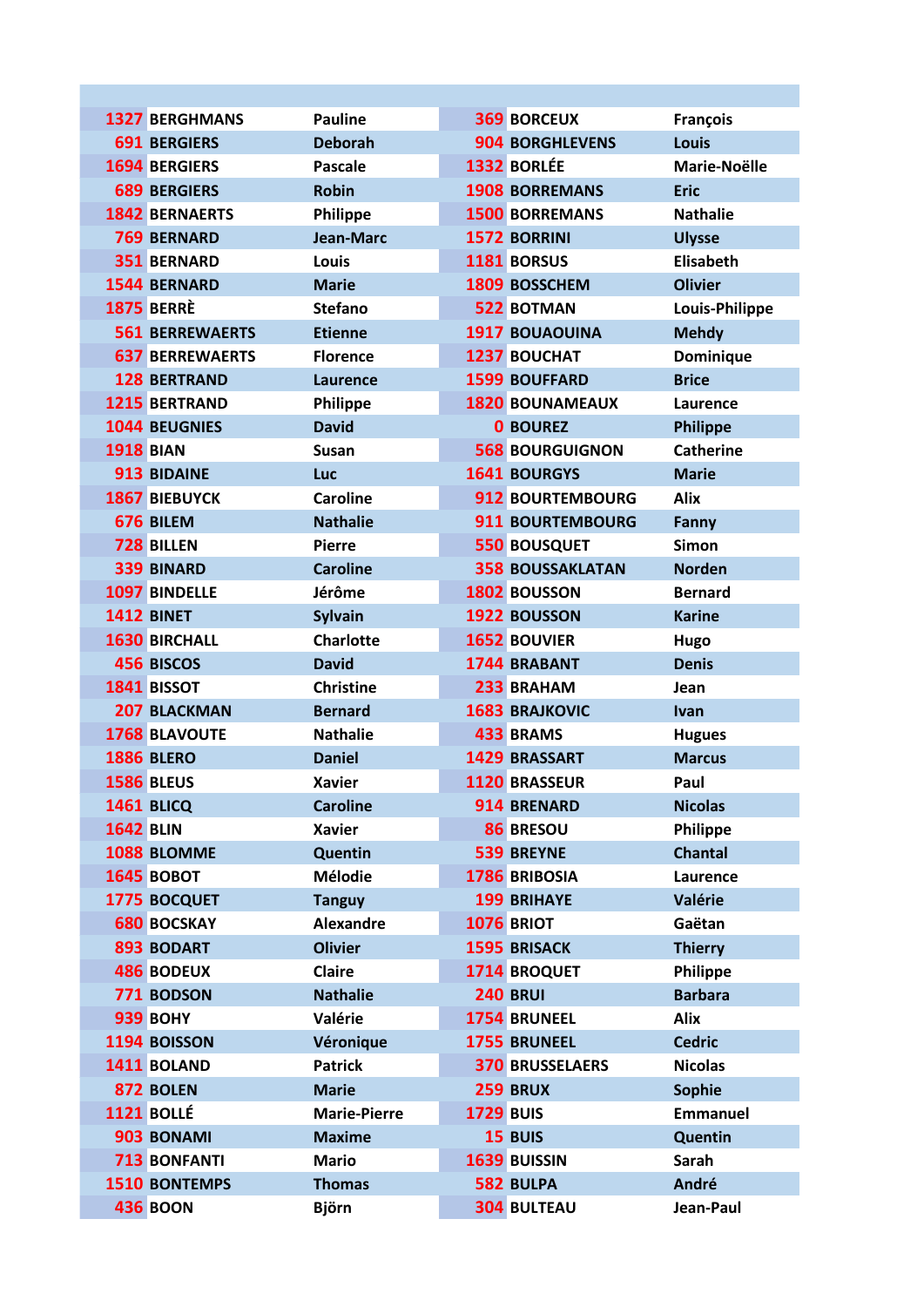|                 | 1711 BURHIN           | Jean-François     | 1188 CHARLET             | <b>David</b>        |
|-----------------|-----------------------|-------------------|--------------------------|---------------------|
|                 | 1767 BURION           | <b>Alain</b>      | <b>1848 CHARLIER</b>     | <b>Florence</b>     |
|                 | 345 BURNY             | <b>Alain</b>      | <b>437 CHARLIER</b>      | Véronique           |
|                 | 1162 BURTON           | <b>Madeleine</b>  | <b>1514 CHARLIERS</b>    | <b>Bernard</b>      |
|                 | 229 BURTON            | <b>Thuyen</b>     | <b>429 CHARLOTEAUX</b>   | <b>Nicolas</b>      |
|                 | <b>1248 BUTERA</b>    | <b>Alfonso</b>    | 1321 CHATRY              | <b>Aurelie</b>      |
| <b>1791 BUX</b> |                       | <b>Antonio</b>    | <b>1484 CHAUFOUREAU</b>  | Fred                |
|                 | 1229 BUYENS           | Johan             | <b>211 CHAUFOUREAU</b>   | <b>Marc</b>         |
|                 | 1446 BYTHELL          | William           | <b>1935 CHAUVIER</b>     | <b>Ethel</b>        |
|                 | 431 CABAY             | <b>Violaine</b>   | 1199 CHELLI              | <b>Maria</b>        |
|                 | 1609 CAIRA            | <b>Sergio</b>     | 1603 CHENOT              | <b>Cécile</b>       |
|                 | 306 CAISE             | <b>Carine</b>     | <b>51 CHONQUEREZ</b>     | Véronique           |
|                 | <b>585 CALLENS</b>    | Valérie           | <b>1289 CHRISTOPHE</b>   | <b>Emilie</b>       |
|                 | 1348 CALLOUD          | Jérémy            | <b>1299 CHRISTOPHE</b>   | <b>Thomas</b>       |
|                 | <b>1029 CAMMAERT</b>  | <b>Cristelle</b>  | <b>1765 CICCARELLI</b>   | <b>Soumina</b>      |
|                 | <b>586 CANION</b>     | <b>Christophe</b> | 130 CLAES                | <b>Michel</b>       |
|                 | <b>1858 CAPELLE</b>   | <b>Christine</b>  | <b>131 CLAIRBOIS</b>     | Laurent             |
|                 | <b>488 CAPIZZI</b>    | <b>Vincenza</b>   | 1916 CLAPUYT             | <b>Philippe</b>     |
|                 | 1478 CAPPELLE         | Stéphanie         | <b>1486 CLAUS</b>        | <b>Basile</b>       |
|                 | 1156 CARDOEN          | <b>Stephane</b>   | 987 CLAUSSE              | <b>Marie</b>        |
|                 | 1008 CARDON           | Benjamin          | 1491 CLÉMENT             | <b>Eric</b>         |
|                 | 1934 CARLIER          | <b>Gregoire</b>   | 1176 CLERBAUX            | <b>Muriel</b>       |
|                 | 1901 CARLIER          | <b>Thibaut</b>    | 1454 CLERCKX             | <b>Virginie</b>     |
|                 | 1144 CARNOY           | <b>Xavier</b>     | 1246 CLOBERT             | <b>Martin</b>       |
|                 | 862 CARON             | Sarah             | 1747 CLOBERT             | <b>Stephanie</b>    |
|                 | 1888 CARRYN           | <b>Daniel</b>     | 1110 CLOBOURS            | <b>Sylvie</b>       |
|                 | 1026 CASIER           | Laurence          | <b>916 CLOOS</b>         | Jean-Michel         |
|                 | <b>566 CASTEL</b>     | <b>Benjamin</b>   | <b>1384 CLOOSTERMANS</b> | <b>Patrice</b>      |
|                 | <b>661 CASTERMAN</b>  | Geneviève         | <b>262 CNOCQUART</b>     | <b>Sébastien</b>    |
|                 | <b>CASTERMAN</b>      | Geneviève         | <b>18 COEURDEROI</b>     | <b>Pascale</b>      |
|                 | <b>884 CASTIAU</b>    | Laurent           | <b>848 COEURDEROI</b>    | Quentin             |
|                 | <b>296 CASTIAUX</b>   | José              | 241 COIRBAY              | <b>Régine</b>       |
|                 | 1017 CATOUL           | <b>Caroline</b>   | <b>1913</b> COIRBAY      | Régine              |
|                 | <b>1634 CAUDRON</b>   | <b>Benoit</b>     | 205 COLASSE              | <b>Didier</b>       |
|                 | <b>869 CAUDRON</b>    | <b>Noémie</b>     | 917 COLIN                | Amélie              |
|                 | <b>485 CAUPAIN</b>    | Fabian            | <b>440 COLLARD</b>       | <b>Annick</b>       |
|                 | <b>0 CAVIGNAC</b>     | Guy               | 1344 COLLARD             | José                |
|                 | <b>1620 CAVIGNAC</b>  | Guy               | 1864 COLLARD             | <b>Marc-Antoine</b> |
|                 | 64 CELILI             | Selvi             | <b>1506 COLLEAUX</b>     | <b>Nathalie</b>     |
|                 | 897 CÉSAR             | <b>Vincent</b>    | <b>770 COLLETTE</b>      | <b>Frederic</b>     |
|                 | <b>1869 CEULEMANS</b> | <b>Auriane</b>    | <b>720 COLLIGNON</b>     | <b>Nathalie</b>     |
|                 | <b>1350 CEULEMANS</b> | <b>Nicolas</b>    | <b>659 COLLIGNON</b>     | <b>Thomas</b>       |
|                 | <b>672 CHABEAU</b>    | <b>Vinciane</b>   | 1930 COLLIN              | <b>Caroline</b>     |
|                 | <b>481 CHAKOWA</b>    | <b>Akhilesh</b>   | <b>COLLIN</b>            | <b>Caroline</b>     |
|                 | <b>129 CHAMPAGNE</b>  | Jean-Christophe   | 503 COLLIN               | Cindy               |
|                 | 915 CHARLES           | <b>Sophie</b>     | 1476 COLLINET            | Sébastien           |
|                 | 1417 CHARLES          | Vincent           | <b>132 COLMANT</b>       | <b>Olivier</b>      |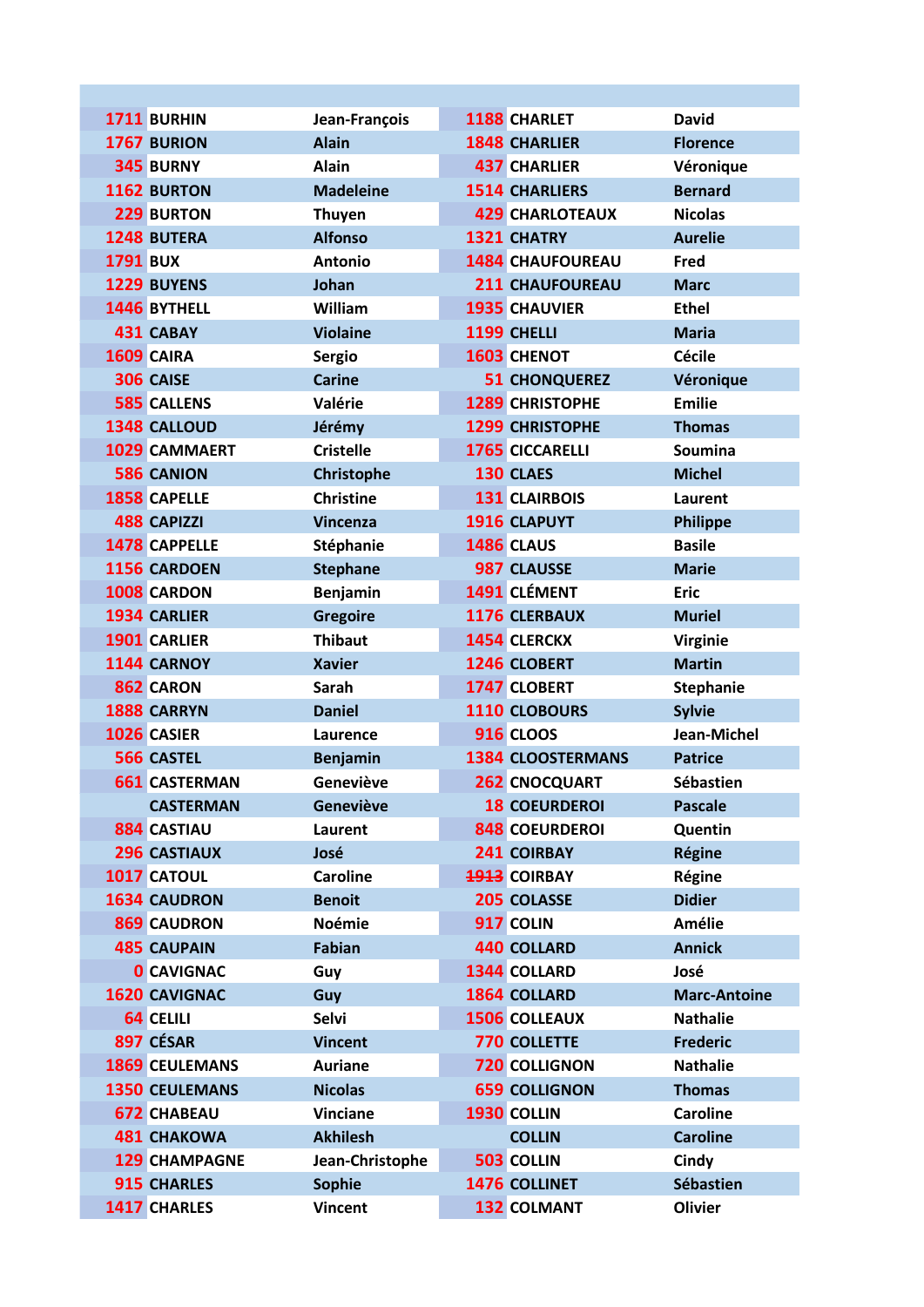| <b>1808 COLOT</b>        | <b>Guillaume</b>    | <b>1771 DAELE</b>       | Christopher      |
|--------------------------|---------------------|-------------------------|------------------|
| 1439 COLSON              | <b>Benoît</b>       | <b>1625 DAGA</b>        | <b>Adrien</b>    |
| 567 COLSON               | <b>Bruno</b>        | 1910 DAGNELIE           | <b>Axelle</b>    |
| 958 COLSON               | <b>Clemence</b>     | <b>1025 DAIX</b>        | <b>Megan</b>     |
| 1915 COMPERE             | <b>Fabienne</b>     | <b>1681 DALEZ</b>       | Dominique        |
| 274 COMPERE              | <b>Michel</b>       | <b>735 DALLENOGARE</b>  | <b>Laurence</b>  |
| 1915 COMPERE             | <b>Fabienne</b>     | 1584 DAMMAN             | <b>Amélie</b>    |
| 1084 COMPTÉ              | <b>Matthieu</b>     | <b>1553 DAMOISEAUX</b>  | <b>Vincent</b>   |
| 940 CONTE                | Paolo               | <b>1564 DAMS</b>        | <b>Christine</b> |
| 1214 COOLEN              | Cathy               | <b>793 DANCE</b>        | <b>Benoit</b>    |
| <b>188 COOLS</b>         | Christian           | <b>65 DANCETTE</b>      | <b>Elodie</b>    |
| <b>1647 COOREMAN</b>     | Christophe          | 1540 DANDOIS            | <b>Fabian</b>    |
| <b>1882 COOREVITS</b>    | Geert               | 1166 DANDOY             | <b>Aurélie</b>   |
| <b>53 COOSEMANS</b>      | <b>Isabelle</b>     | 1646 DANDOY             | Julian           |
| 1562 COPPENS             | <b>Kevin</b>        | 1615 D'ANGELO           | <b>Amerino</b>   |
| <b>797 COPPENS</b>       | <b>Philippe</b>     | <b>260 DANN</b>         | William          |
| <b>587 CORDIER</b>       | <b>Nicolas</b>      | 1111 DANTINNE           | <b>Nicolas</b>   |
| <b>460 CORNELIS</b>      | <b>Brigitte</b>     | 1525 DANTROU            | <b>Catherine</b> |
| <b>1330 CORTVRINT</b>    | <b>Michel</b>       | <b>1034 DAOUD</b>       | Alexia           |
| 361 COSSE                | <b>Martine</b>      | <b>786 DARDENNE</b>     | <b>Isabelle</b>  |
| <b>1938 COSTERMANS</b>   | Jonathan            | <b>66 DARGE</b>         | <b>Olivier</b>   |
| <b>480 COSTERMANS</b>    | <b>Virginie</b>     | <b>1534 DARQUENNE</b>   | <b>Guillaume</b> |
| <b>757 COTTIN</b>        | <b>Denis</b>        | 1508 DASSY              | Jin              |
| <b>1662 COUDRAY</b>      | <b>Rachel</b>       | <b>711 DAUGINET</b>     | <b>Laurence</b>  |
| <b>0 COULON</b>          | <b>Juliette</b>     | <b>780 DAUPHIN</b>      | <b>Jacques</b>   |
| <b>0 COUPÉ</b>           | <b>Thomas</b>       | 1048 D'AURILIO          | <b>Marvin</b>    |
| 1732 COUPIN              | <b>Patrick</b>      | 1047 D'AURILIO          | Siméon           |
| 989 COURTIN              | <b>Bruno</b>        | 1401 DAUVIN             | <b>Sebastien</b> |
| <b>1836 COURTOY</b>      | <b>Maxim</b>        | <b>748 DAVID</b>        | <b>Didier</b>    |
| <b>120 COUTELLIER</b>    | Frédéric            | 1581 DE BACKER          | <b>Françoise</b> |
| 945 COUTELLIER           | <b>Marie Louise</b> | <b>1499 DE BACKER</b>   | Isadora          |
| <b>52 CRAPPE</b>         | <b>Philippe</b>     | 918 DE BAETS            | <b>Olivier</b>   |
| 326 CRAPS                | Sarah               | 764 DE BOCK             | John             |
| 844 CREEMERS             | <b>Mathias</b>      | 317 DE BOCK             | <b>Philip</b>    |
| <b>371 CRESPINET</b>     | Alain               | <b>919 DE BOÉ</b>       | Anne             |
| 876 CROISET              | <b>Sophie</b>       | <b>1939 DE BREUCKER</b> | <b>Sandra</b>    |
| <b>347 CROONENBORGHS</b> | <b>Annick</b>       | <b>564 DE BROUWER</b>   | Romane           |
| <b>500 CROQUET</b>       | <b>Michel</b>       | <b>563 DE BROUWER</b>   | <b>Serge</b>     |
| <b>469 CUMMINS</b>       | Carina              | <b>1290 DE BRYE</b>     | Benjamin         |
| <b>1703 CUMPS</b>        | <b>Dominique</b>    | <b>787 DE BUYSER</b>    | Paul             |
| <b>1832 CUTHBERT</b>     | <b>Dominic</b>      | <b>1552 DE CARTIER</b>  | Stéphanie        |
| <b>1801 CUVELIER</b>     | <b>Laurent</b>      | 1049 DE CLERCK          | <b>Yves</b>      |
| 874 DA SILVA             | <b>Isa</b>          | 1419 DE CLERCQ          | Katia            |
| 1391 DABOMPREZ           | <b>Alexandre</b>    | <b>458 DE CLERCQ</b>    | <b>Mikael</b>    |
| <b>1392 DABOMPREZ</b>    | <b>Nicolas</b>      | <b>1495 DE COCKER</b>   | <b>Nicolas</b>   |
| 1893 DACHE               | <b>Caroline</b>     | <b>588 DE COOMAN</b>    | <b>Alain</b>     |
| 1093 D'ADDABBO           | Oronzo              | <b>544 DE CUYPER</b>    | <b>Alain</b>     |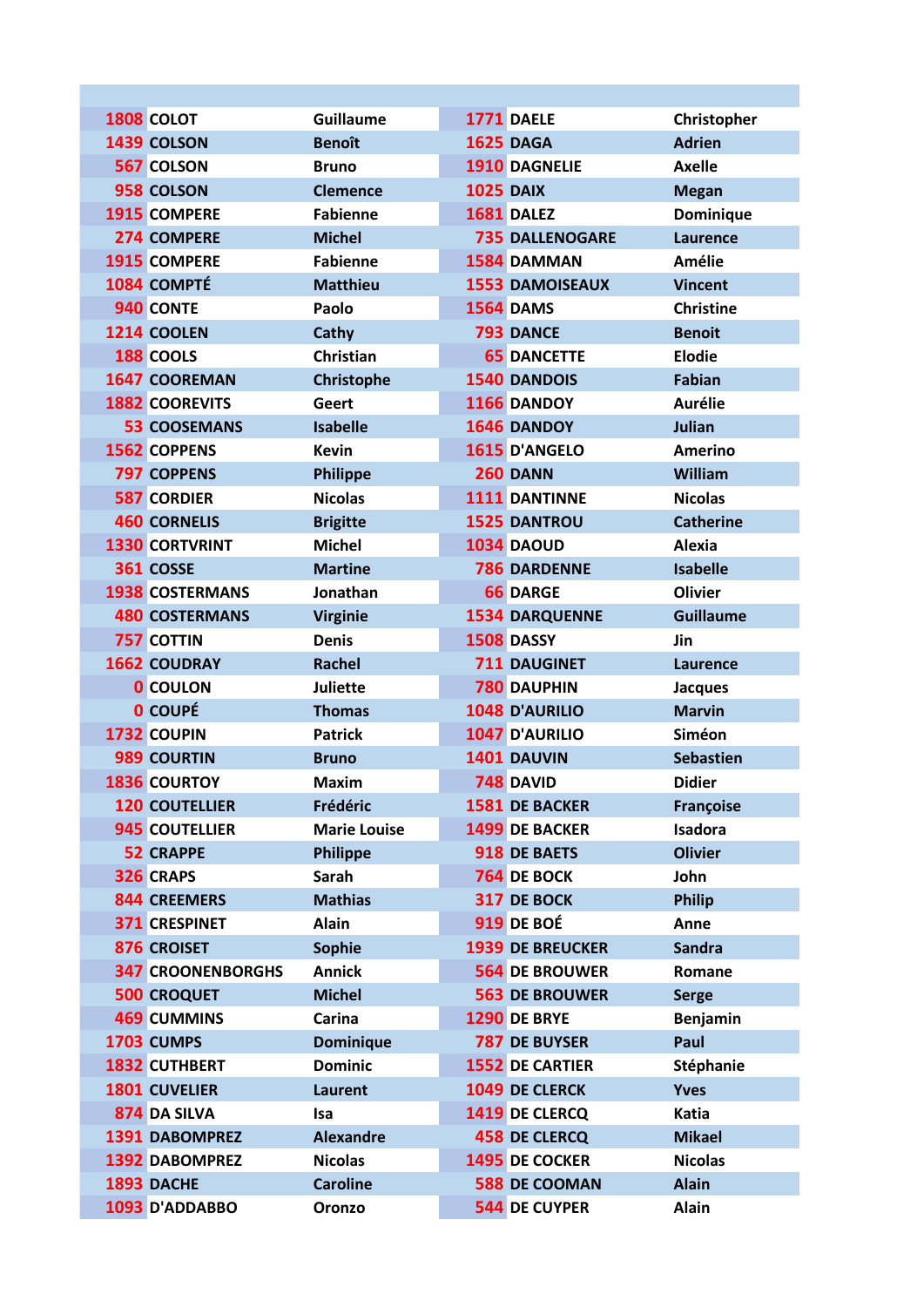| <b>1238 DE FAYS</b>                           | Christian       | <b>591 DE WINTER</b>           | Hilde                |
|-----------------------------------------------|-----------------|--------------------------------|----------------------|
| <b>1943 DE FAYS</b>                           | <b>Maud</b>     | 959 DE WULF                    | Luc                  |
| <b>266 DE FRÉ</b>                             | <b>Hans</b>     | 1837 DEBECKER                  | Clara                |
| 683 DE FRU                                    | <b>Delphine</b> | 1319 DEBECKER                  | Laurence             |
| 1870 DE GANCK                                 | Louis           | 1673 DEBECKER                  | Yannick              |
| 1251 DE GHEUS                                 | Frédéric        | 1749 DEBEIR                    | <b>Olivier</b>       |
| 1141 DE GRAVE                                 | <b>Olivier</b>  | 984 DEBEKKER                   | <b>Alain</b>         |
| 894 DE GRÈVE                                  | Sébastien       | 885 DEBELLE                    | <b>Florence</b>      |
| 454 DE GREZ                                   | <b>Thierry</b>  | 864 DEBELLE                    | Frédéric             |
| 1150 DE GROOT                                 | <b>Regine</b>   | 1613 DEBELLE                   | <b>Stephanie</b>     |
| <b>823 DE GROOTE</b>                          | <b>Estelle</b>  | 1296 DEBEUF                    | <b>Isabelle</b>      |
| 1743 DE GROOTE                                | <b>Jacques</b>  | 1297 DEBEUF                    | <b>Philippe</b>      |
| 1335 DE HARLEZ                                | <b>Augustin</b> | 964 DEBEUF                     | <b>Stephane</b>      |
| 1336 DE HARLEZ                                | Sébastien       | <b>576 DEBLANDER</b>           | <b>Bruno</b>         |
| <b>723 DE JONCKER</b>                         | Sonia           | <b>1046 DEBLANDER</b>          | Romain               |
| 1716 DE JONGE                                 | <b>Valerie</b>  | <b>471 DEBOUCHE</b>            | <b>Alexandrine</b>   |
| 235 DE LEENER                                 | Jean-Marie      | 985 DEBOUCHE                   | Frédéric             |
| <b>887 DE LOVINFOSSE</b>                      | <b>Isabelle</b> | <b>1884 DEBOUCK</b>            | <b>Coralie</b>       |
| <b>1262 DE MAEYER</b>                         | <b>Clarisse</b> | <b>451 DEBRUYN</b>             | <b>Thierry</b>       |
| <b>1263 DE MAEYER</b>                         | <b>Michel</b>   | <b>592 DEBRUYNE</b>            | Christophe           |
| <b>69 DE MEESTER</b>                          | <b>Thierry</b>  | <b>133 DEBUISSON</b>           | <b>Delphine</b>      |
| <b>1753 DE MEY</b>                            | Jim             | <b>593 DEBUSSCHER</b>          | Anne                 |
| <b>1273 DE MEY</b>                            | <b>Kenneth</b>  | 201 DECAMP                     | <b>Martine</b>       |
| <b>708 DE MOERLOOSE</b>                       | Fanny           | 960 DECAMPS                    | <b>Eric</b>          |
| 243 DE MOOR                                   | <b>Audrey</b>   | <b>1283 DÉCARPENTRIE</b>       | <b>Mathias</b>       |
| 435 DE MOOR                                   | <b>Céline</b>   | 1191 DECASTIAU                 | <b>Muriel</b>        |
| 226 DE MOOR                                   | Rudi            | 1145 DECELLE                   | <b>Marie-Justine</b> |
| <b>372 DE MOOY</b>                            | Johan           | <b>1367 DECHAMPS</b>           | Anne                 |
| <b>478 DE MUNCK</b>                           | Véronique       | 1057 DECHENE                   | Sophie               |
| <b>1242 DE MUNTER</b>                         | <b>Alain</b>    | 920 DECKERS                    | <b>Claudine</b>      |
| <b>67 DE MUYNCK</b>                           | <b>Michiel</b>  | 215 DECLAYE                    | <b>Diane</b>         |
| 1803 DE PAEPE                                 | <b>Tom</b>      | 234 DECLAYE                    | Marie-Bénédicte      |
| 1936 DE PAUW                                  | <b>Marylène</b> | 214 DECLAYE                    | <b>Xavier</b>        |
| <b>116 DE POTTER</b>                          | <b>Benoit</b>   | 1489 DECLERCK                  | Jan                  |
| <b>1039 DE PRA</b>                            | <b>Damien</b>   | <b>68 DECLERCQ</b>             | <b>Georges</b>       |
| 244 DE PRINS                                  | Jean-François   | 9 DECOCQ                       | <b>Françoise</b>     |
| <b>1517 DE RASSENFOSSE</b>                    | <b>Jacques</b>  | 1797 DECORTE                   | <b>Benoît</b>        |
| <b>583 DE RIDDER</b>                          | <b>Sandrine</b> | <b>1139 DECOSTER</b>           | <b>Daisy</b>         |
| 1458 DE ROECK                                 | <b>Monique</b>  | <b>203 DECOURTIT</b>           | Frédéric             |
| <b>589 DE ROP</b>                             | <b>Michèle</b>  | <b>70 DECROIX</b>              | <b>Marc</b>          |
| <b>373 DE SCHAETZEN</b>                       | <b>Cedric</b>   | <b>63 DEDECKER</b>             | <b>Yves</b>          |
| <b>590 DE THIER</b>                           | Gonzague        | 1773 DEFERIERE                 | <b>Michel</b>        |
| 1153 DE VISSCHER                              | <b>Patrick</b>  | <b>1928 DEFERIÈRE</b>          | Julie                |
| <b>1811 DE VLEESCHOUWER</b><br>1666 DE VROEDE | <b>Ysaline</b>  | 1018 DEFRAENE<br>1000 DEFRAENE | <b>Pauline</b>       |
|                                               | <b>Nadine</b>   |                                | <b>Arturo</b>        |
| 245 DE WAHA                                   | <b>Pierre</b>   | 969 DEFRAENE                   | <b>Patrick</b>       |
| 1434 DE WILDE                                 | Jean-Philippe   | <b>495 DEFRETIN</b>            | <b>Marie</b>         |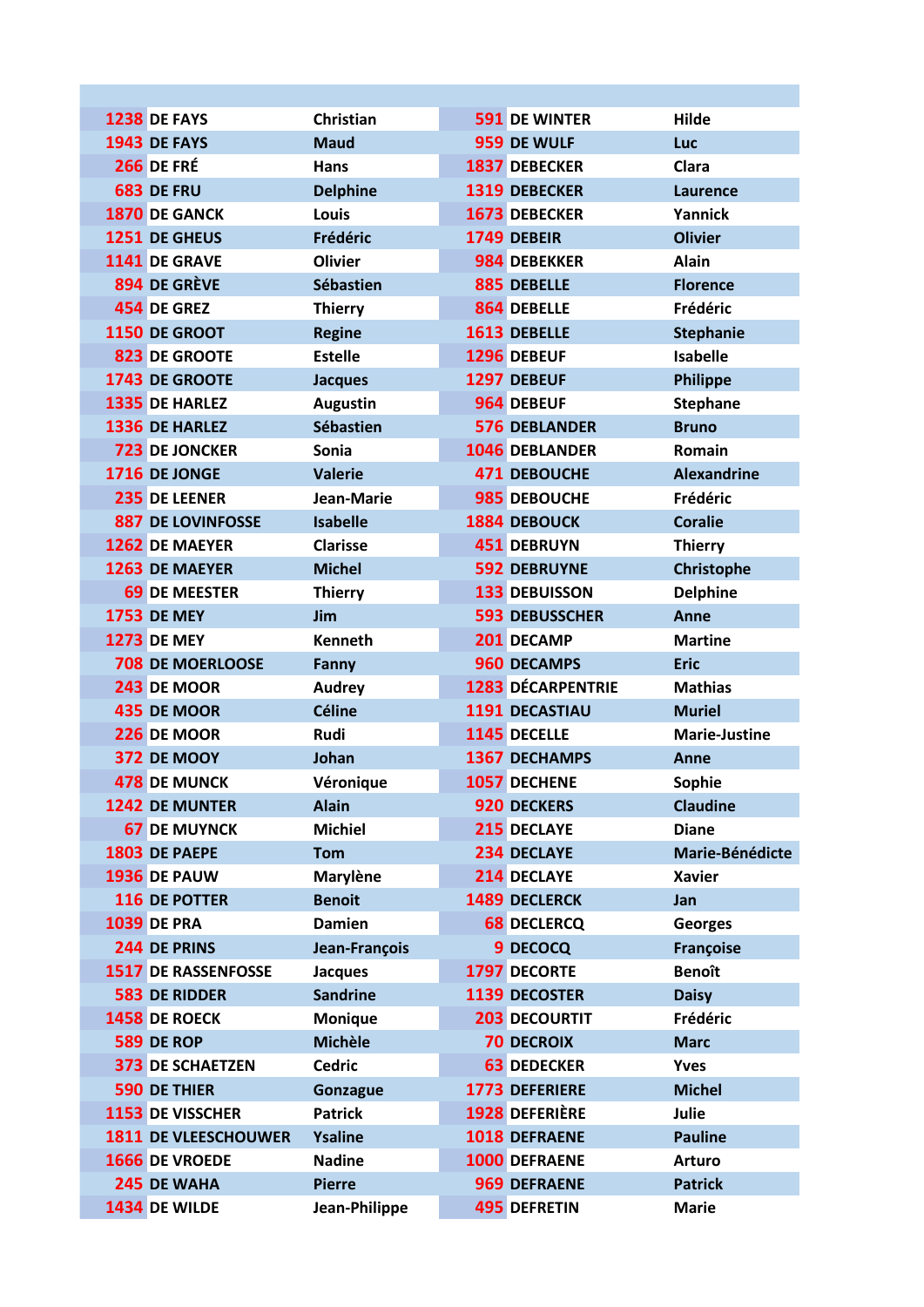| 1204 DEGAND            | <b>Eric</b>         | <b>1895 DELTOUR</b>        | <b>Mélanie</b>   |
|------------------------|---------------------|----------------------------|------------------|
| 701 DEGEEST            | <b>Bastien</b>      | 1304 DELVAUX               | <b>Cédric</b>    |
| 699 DEGEEST            | <b>Florent</b>      | 1894 DELVAUX               | <b>Yves</b>      |
| <b>698 DEGEEST</b>     | <b>Gilles</b>       | <b>501 DELVENNE</b>        | Raymond          |
| 557 DEGLIN             | <b>Anne Sophie</b>  | 1171 DELWICHE              | <b>Bernard</b>   |
| <b>739 DEGRAEVE</b>    | <b>Hilde</b>        | <b>1389 DEMAERSCHALK</b>   | <b>Michel</b>    |
| 907 DEGRAUX            | <b>Fabrice</b>      | <b>594 DEMAIRE</b>         | <b>Barbara</b>   |
| <b>908 DEGRAUX</b>     | <b>Margot</b>       | <b>46 DEMARET</b>          | <b>Nathalie</b>  |
| <b>1823 DEGROODT</b>   | <b>Juliette</b>     | 1697 DEMARET               | Sophie           |
| 804 DEGROOTE           | <b>Nicolas</b>      | 1531 DEMARKE               | <b>Melanie</b>   |
| <b>1425 DEGUELDE</b>   | <b>Cédric</b>       | 868 DEMEESTER              | <b>Cédric</b>    |
| <b>439 DEHAYE</b>      | Anne                | <b>817 DEMEULEMEESTER</b>  | <b>Guillaume</b> |
| <b>374 DEHOUCK</b>     | <b>Francois</b>     | 321 DEMEY                  | <b>Kevin</b>     |
| <b>375 DEHOVE</b>      | Luc                 | <b>1193 DEMILLECAMPS</b>   | <b>Clara</b>     |
| <b>1426 DEHU</b>       | <b>Damien</b>       | <b>1192 DEMILLECAMPS</b>   | <b>Emmanuel</b>  |
| 224 DEJONGHE           | Jean-Paul           | <b>1776 DEMORTIER</b>      | Jean-François    |
| 806 DEKEYSER           | Carine              | <b>134 DEMORTIER</b>       | Stéphanie        |
| <b>679 DEKEYSER</b>    | <b>Pascal</b>       | <b>39 DEMOULIN</b>         | <b>Camille</b>   |
| <b>455 DELAERE</b>     | <b>Benedicte</b>    | <b>37 DEMOULIN</b>         | <b>Olivier</b>   |
| <b>663 DELAERE</b>     | Christophe          | <b>855 DEMUNTER</b>        | <b>Nicolas</b>   |
| 1080 DELANDE           | <b>Cecile</b>       | 992 DEMUYSER               | <b>Marc</b>      |
| 1021 DELATTRE          | Julien              | <b>71 DEMUYT</b>           | Raphaël          |
| <b>1557 DELAUNOY</b>   | <b>Vincent</b>      | <b>72 DENAYS</b>           | Roger            |
| <b>519 DELBART</b>     | <b>Christelle</b>   | 1086 DENDAL                | <b>Didier</b>    |
| <b>1664 DELBECQUE</b>  | Maud                | <b>73 DENEVE</b>           | <b>Pierre</b>    |
| <b>554 DELBEKE</b>     | <b>Caroline</b>     | 1733 DENÈVE                | <b>David</b>     |
| 1226 DELBERGHE         | <b>Céline</b>       | 1687 DENIS                 | <b>Arnaud</b>    |
| <b>58 DELCHARLERIE</b> | <b>Pascal</b>       | 953 DENIS                  | <b>Christian</b> |
| <b>1698 DELCORDE</b>   | <b>Bernard</b>      | 123 DENIS                  | <b>Sabine</b>    |
| 1950 DELCOURT          | <b>Gauthier</b>     | 22 DENIS                   | <b>Marcel</b>    |
| <b>1887 DELCROIX</b>   | Anne                | <b>758 DENUIT</b>          | <b>Dylan</b>     |
| <b>230 DELFERIERE</b>  | <b>Didier</b>       | 1899 DEPASSE               | Anne             |
| 1929 DELFOSSE          | <b>François</b>     | 1235 DEPAUW                | <b>Marc</b>      |
| 1167 DELFOSSE          | <b>Stéphanie</b>    | <b>1587 DEPERCENAIRE</b>   | <b>Sylvie</b>    |
| <b>343 DELFOSSE</b>    | <b>Vincent</b>      | <b>595 DEPIENNE</b>        | Véronique        |
| <b>493 DELGUSTE</b>    | <b>Sophie</b>       | <b>468 DEPOUILLE</b>       | Henri-François   |
| <b>319 DELHAGE</b>     | Anaëlle             | 438 DEPREZ                 | <b>Alain</b>     |
| 119 DELHAGE            | <b>Jean Pierre</b>  | 135 DEPREZ                 | <b>Christian</b> |
| 814 DELHALLE           | Sophie              | 136 DEPREZ                 | Josiane          |
| 1911 DELHAYE           | <b>Jean-Charles</b> | 1078 DERIDDER              | Véronique        |
| 1604 DELHOVE           | <b>François</b>     | <b>217 DERMIENS</b>        | <b>Olivier</b>   |
| 1022 DELMAY            | <b>Alexis</b>       | <b>219 DERMIENS-CLARYS</b> | Angélique        |
| <b>639 DELODDERE</b>   | <b>Christel</b>     | 297 DEROM                  | Christian        |
| <b>1073 DELOUVROY</b>  | <b>Hubert</b>       | 819 DESCAMPE               | <b>Arnaud</b>    |
| 1074 DELOUVROY         | Philippe            | 1816 DESCAMPE              | Fabian           |
| 1205 DELPLANCQ         | <b>Alexandra</b>    | 1602 DESCAMPS              | <b>Adrien</b>    |
| 1931 DELSART           | Jean-Baptiste       | <b>1244 DESCHUYTENEER</b>  | <b>Genevieve</b> |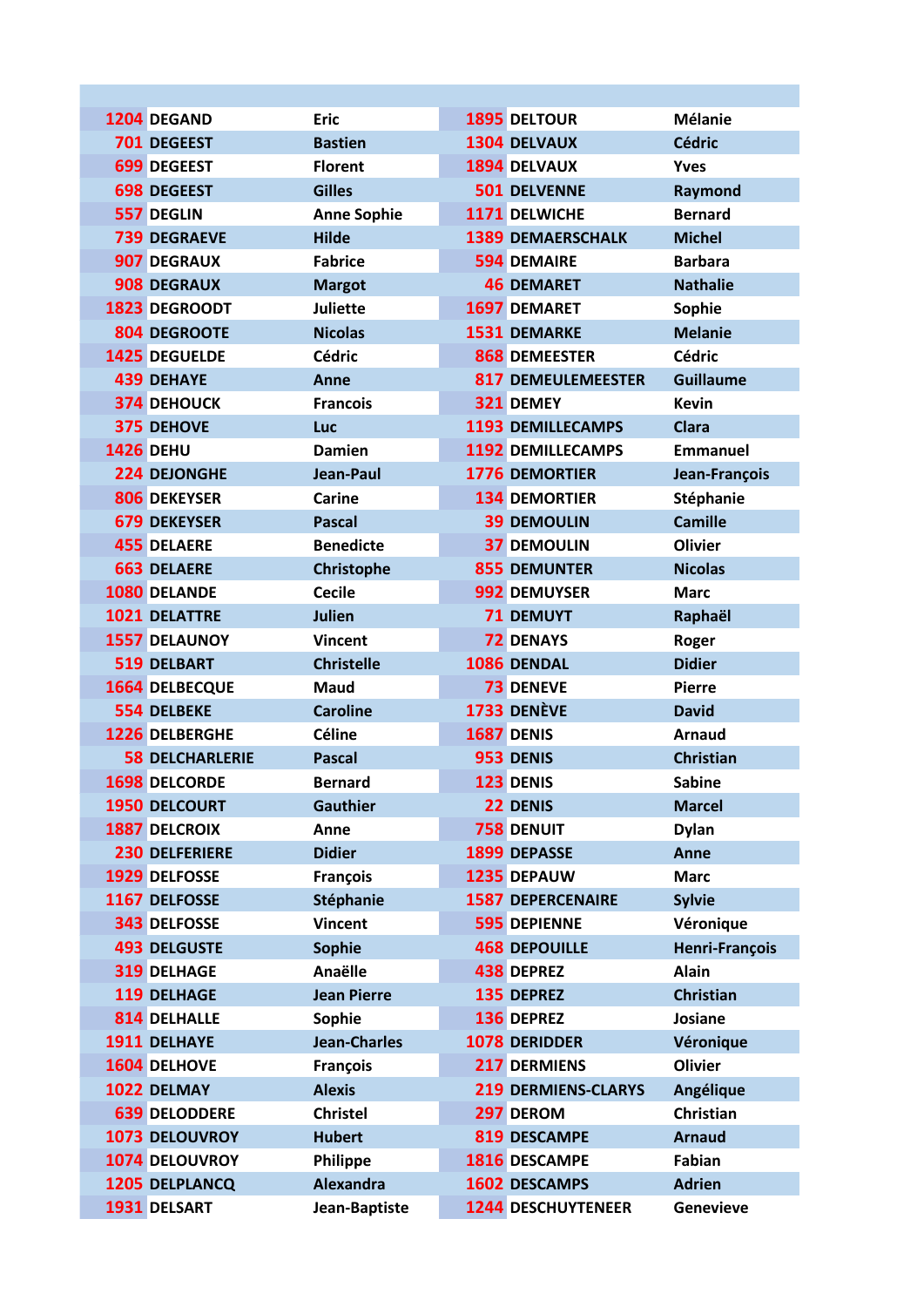| <b>1874 DESCOTTE</b>            | Jean-Jacques      |                   | 1611 DRAPIER          | <b>Axelle</b>      |
|---------------------------------|-------------------|-------------------|-----------------------|--------------------|
| <b>263 DESERRANNO</b>           | <b>Myriam</b>     |                   | <b>665 DRAPPIER</b>   | <b>Marjorie</b>    |
| 1172 DESILLE                    | Fred              |                   | 1357 DRAUX            | Stéphanie          |
| 873 DESILLE                     | <b>Nicole</b>     |                   | 1464 DREVARD          | <b>Rolland</b>     |
| 359 DESMET                      | <b>Xavier</b>     | <b>1880 DREZE</b> |                       | Anthony            |
| 1002 DESPAT                     | <b>Charly</b>     |                   | 799 DREZE             | <b>Christian</b>   |
| 223 DESSY                       | <b>Arnaud</b>     |                   | 1731 DRIESSENS        | <b>Isabelle</b>    |
| 222 DESSY                       | Jonathan          |                   | <b>730 DROMELET</b>   | <b>Bérengère</b>   |
| 221 DESSY                       | Michaël           | 1657 DRUET        |                       | <b>Olivier</b>     |
| 1406 DETHIER                    | <b>Robin</b>      |                   | 747 DU FOUR           | <b>Aurélie</b>     |
| 1428 DETISTE                    | Vanessa           |                   | 834 DUBOIS            | <b>David</b>       |
| 777 DEVICK                      | <b>Emily</b>      |                   | 206 DUBOIS            | <b>Sandrine</b>    |
| <b>42 DEVILLE</b>               | <b>Sabrina</b>    |                   | 246 DUBOIS            | <b>Vincent</b>     |
| 137 DEVOS                       | René              |                   | 1739 DUBRAI           | Andy               |
| 1830 DEVRESSE                   | Christophe        |                   | 518 DUBREUCQ          | <b>Caroline</b>    |
| 1349 DEWAEL                     | <b>Nicolas</b>    |                   | <b>305 DUBREUCQ</b>   | Stéphane           |
| 282 DEWAEL                      | Philippe          |                   | <b>74 DUCAMP</b>      | <b>Jacques</b>     |
| 1059 DEWALS                     | <b>Isabelle</b>   |                   | 1010 DUCHÊNE          | <b>Jean-Pierre</b> |
| <b>1108 DEWANDRE</b>            | <b>Thomas</b>     |                   | <b>1539 DUCHENNE</b>  | <b>Martine</b>     |
| 1071 DEWEER                     | <b>Delphine</b>   |                   | <b>1045 DUCORNAIT</b> | <b>Emilie</b>      |
| 202 DEWIGNE                     | <b>Bernard</b>    |                   | <b>596 DUJARDIN</b>   | Laetitia           |
| <b>599 DEWILDE</b>              | <b>Dimitri</b>    | <b>1303 DULEU</b> |                       | Rémi               |
| <b>356 DHAEMER</b>              | <b>Isabelle</b>   |                   | <b>664 DUMONT</b>     | <b>Brigitte</b>    |
| 1769 DHONDT                     | <b>Antoine</b>    |                   | <b>0 DUMONT</b>       | <b>Celia</b>       |
| <b>376 DI MEO</b>               | <b>Maria Rita</b> |                   | <b>778 DUMONT</b>     | Ludivine           |
| 265 DI VINCENZO                 | <b>Pascal</b>     |                   | 898 DUMONT            | Christophe         |
| 956 DIAZ RODRIGUEZ              | Sandra            |                   | <b>597 DUMOULIN</b>   | Philippe           |
| 1792 DICKBURT VELAZQUEZ Charles |                   |                   | 1951 DUMOULIN         | <b>Theophile</b>   |
| 1857 DIERGE                     | Laurine           |                   | <b>768 DUPLAT</b>     | Françoise          |
| <b>1414 DIERICKX</b>            | Joel              |                   | <b>1123 DUPLAT</b>    | Françoise-M        |
| <b>839 DIERICKX</b>             | José              |                   | 896 DUPONT            | Emmy               |
| 1559 DIEUDONNÉ                  | <b>Thierry</b>    |                   | 1282 DUPONT           | <b>Héloïse</b>     |
| 1158 DIGNIEF                    | <b>Mathieu</b>    |                   | <b>470 DUPONT</b>     | Henri              |
| 1227 DISPA                      | <b>Isabelle</b>   |                   | 895 DUPONT            | Jean-Philippe      |
| 1909 DO                         | <b>Thibaut</b>    |                   | 1274 DUPUIS           | <b>Benoit</b>      |
| <b>1629 DOCK</b>                | <b>Audrey</b>     |                   | 247 DUPUIS            | <b>Corentin</b>    |
| <b>1035 DOCQUIERT</b>           | <b>Pascal</b>     |                   | <b>733 DUPUIS</b>     | Laurence           |
| 972 DOFNY                       | <b>Michael</b>    |                   | 1375 DUPUIS           | <b>Olivier</b>     |
| <b>138 DOGUET</b>               | Christophe        |                   | 1177 DURANT           | <b>Fabienne</b>    |
| 1036 DOHMEN                     | <b>Christophe</b> |                   | 505 DUREZ             | <b>Francoise</b>   |
| 1228 DOMINÉ                     | <b>Caroline</b>   |                   | <b>27 DURITA</b>      | Snjezana           |
| 1695 DORMAL                     | <b>Elise</b>      |                   | <b>26 DURITA</b>      | <b>Zolika</b>      |
| 829 DOSSARD PERDU ET RI         |                   | <b>1403 DURY</b>  |                       | <b>Michel</b>      |
| 479 DOSSIN                      | <b>Chantal</b>    |                   | <b>783 DUTRIEUX</b>   | Rebecca            |
| <b>1566 DOUCET-MINTEN</b>       | Valérie           |                   | 482 DUVAL             | <b>Sabine</b>      |
| <b>264 DOUTRELIGNE</b>          | Hervé             |                   | <b>338 DUVIVIER</b>   | <b>Christine</b>   |
| 722 DOYEN                       | Laurence          |                   | 572 DUYCK             | <b>Nadine</b>      |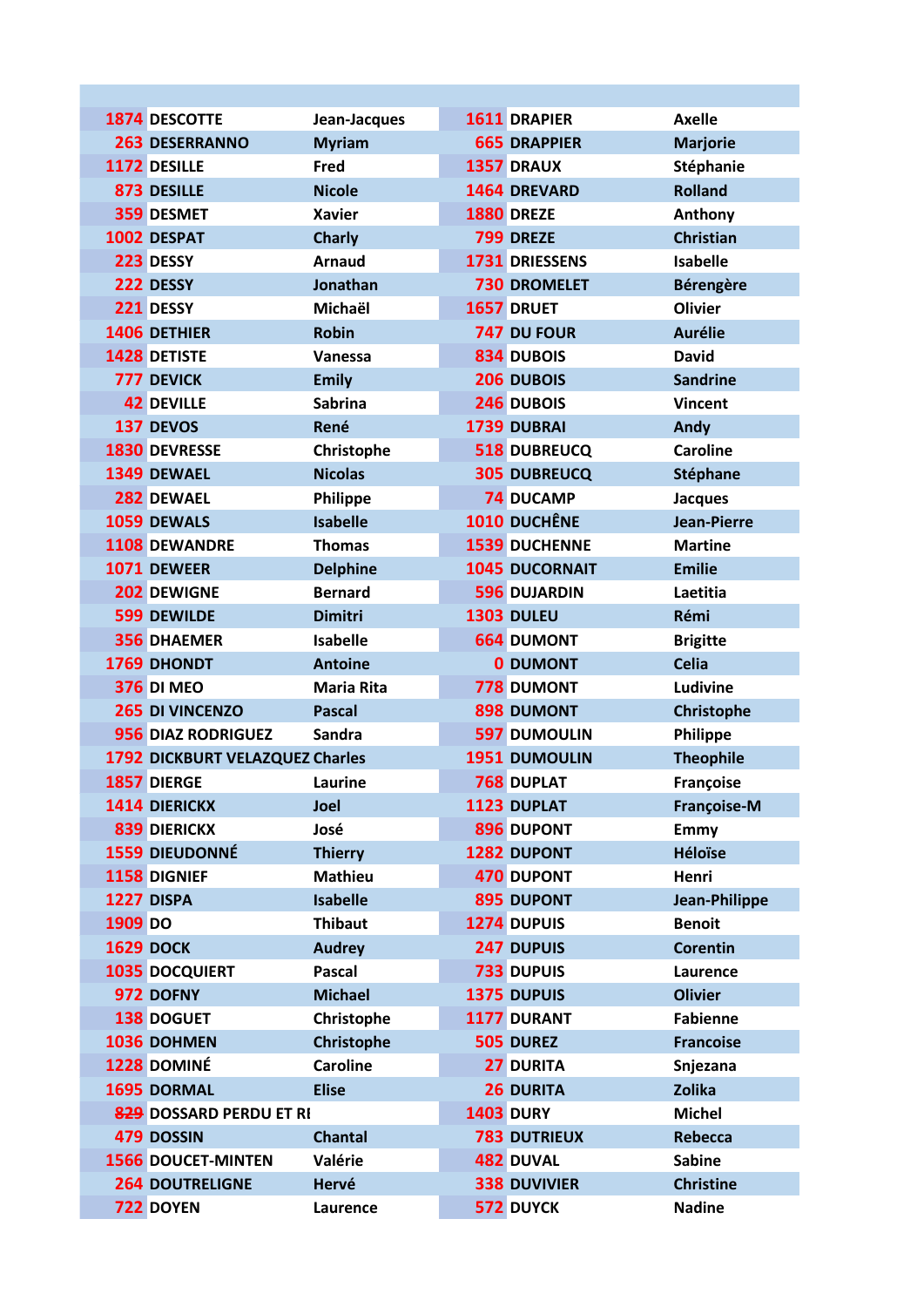|                  | 318 DUYCK                    | Wynona            | 1105 FLAMAND         | Valérie         |
|------------------|------------------------------|-------------------|----------------------|-----------------|
|                  | <b>1440 EDRIAT</b>           | <b>Nathalie</b>   | <b>1549 FLAMENT</b>  | <b>Ludovic</b>  |
|                  | <b>892 EERTMANS</b>          | <b>Nicolas</b>    | 1487 FLAMENT         | <b>Nathalie</b> |
|                  | 978 EGGERMONT                | <b>Francisco</b>  | 269 FLAMENT          | <b>Patrice</b>  |
|                  | <b>1468 EHLINGER</b>         | <b>Alain</b>      | <b>1665 FLAMENT</b>  | Philippe        |
|                  | 1798 EL HALABI               | <b>Tarek</b>      | 983 FLAMENT          | William         |
|                  | <b>O</b> EL HARCHI           | <b>Said</b>       | 1268 FLORINS         | <b>Cédric</b>   |
|                  | <b>139 ELENS</b>             | Laure             | <b>191 FOBE</b>      | Jean-Jacques    |
|                  | 800 ELOIN                    | Julien            | <b>192 FOBE</b>      | <b>Maxime</b>   |
|                  | <b>598 ELZINGA</b>           | <b>Geeske</b>     | <b>190 FOBE</b>      | <b>Romain</b>   |
| 1416 ES          |                              | <b>Pauline</b>    | 1806 FOCHESATO       | Jonathan        |
|                  | <b>1453 ESPALARD</b>         | <b>Morgane</b>    | <b>35 FONTAINE</b>   | <b>Amélie</b>   |
|                  | <b>75 EVEN</b>               | Jean-Marie        | 1175 FONTAINE        | <b>Bernard</b>  |
|                  | 248 EVRARD                   | Josianne          | <b>954 FONTAINE</b>  | <b>Eleonore</b> |
|                  | <b>785 EVRARD</b>            | <b>Luc</b>        | <b>426 FORGES</b>    | <b>Alain</b>    |
|                  | <b>600 EVRARD</b>            | <b>Sandrine</b>   | <b>1685 FORREST</b>  | <b>Antoine</b>  |
|                  | 1891 FABRY                   | <b>Maxime</b>     | <b>378 FORTUNA</b>   | Sébastien       |
|                  | <b>1795 FABRY</b>            | <b>Patrick</b>    | 1906 FOSTER          | <b>Chris</b>    |
|                  | <b>1320 FADOUL</b>           | <b>Taha</b>       | 1185 FOUCHER         | <b>Agathe</b>   |
|                  | 863 FAHSANI                  | Ratiba            | 1119 FOUCHER         | <b>Damien</b>   |
|                  | 1040 FAIVRE                  | Stéphane          | 1184 FOUCHER         | <b>Théotime</b> |
|                  | 140 FALISE                   | <b>Matthieu</b>   | 1212? FOURIAU        | <b>Aurélie</b>  |
|                  | 1580 FALLET                  | <b>Gilles</b>     | 1211? FOURIAU        | Laurence        |
|                  | <b>491 FALLIER</b>           | <b>Clovis</b>     | <b>1781 FOURNIER</b> | <b>Bertrand</b> |
|                  | <b>476 FALLIER</b>           | Stéphane          | <b>1537 FOURNIER</b> | Julie           |
|                  | 1058 FALLON                  | <b>Valerie</b>    | <b>1221 FOURRIER</b> | <b>Lindsy</b>   |
|                  | <b>1530 FALLY</b>            | <b>Elodie</b>     | <b>560 FRANCOIS</b>  | Christophe      |
|                  | 1734 FALQUE                  | <b>Pierre</b>     | <b>559 FRANCOIS</b>  | <b>Hugo</b>     |
| <b>1271 FANG</b> |                              | Xin               | <b>17 FRANCOIS</b>   | <b>Marc</b>     |
|                  | 1793 FANNÈS                  | <b>Eric</b>       | 1456 FRASER          | Sam             |
|                  | 1777 FARINI                  | <b>Gianni</b>     | 346 FREMY            | Anne            |
|                  | <b>1892 FARNIER</b>          | <b>Marguerite</b> | 1134 FRENNET         | <b>Nathalie</b> |
|                  | <b>1859 FAUCONNIER</b>       | <b>Isabelle</b>   | <b>601 FRISQUE</b>   | <b>Eveline</b>  |
|                  | <b>54 FAURE</b>              | Lisabeth          | 1270 FRISQUET        | Frédéric        |
|                  | <b>1516 FAURE</b>            | Maëlle            | 1090 FUMIÈRE         | <b>Aurore</b>   |
|                  | 1515 FAURE                   | <b>Margaux</b>    | 1779 FURNARI         | <b>Roberto</b>  |
|                  | 543 FELLER                   | Jerome            | 1926 GAASCH          | <b>Corentin</b> |
|                  | 1735 FERNANDEZ GRANDA Marthe |                   | 276 GAIGNAGE         | <b>Isabelle</b> |
|                  | 574 FETU                     | <b>Thierry</b>    | 977 GALASTRO         | Fortunata       |
|                  | 141 FEVRY                    | <b>Luc</b>        | 1043 GALERIN         | <b>Denis</b>    |
|                  | <b>142 FEYAERTS</b>          | <b>Marc</b>       | 510 GALLE            | <b>Antonin</b>  |
|                  | <b>538 FEYS</b>              | <b>Laurent</b>    | 1804 GALLE           | <b>Emilie</b>   |
|                  | <b>537 FEYS</b>              | <b>Maurice</b>    | 1804 GALLE           | <b>Emilie</b>   |
|                  | <b>143 FICHEROULLE</b>       | Laurence          | <b>1033 GALLE</b>    | <b>Louis</b>    |
|                  | 441 FILLÉE                   | <b>Nathalie</b>   | 145 GALLE            | Philippe        |
|                  | <b>117 FINE</b>              | Paul              | 955 GÁLVEZ RUIZ      | <b>Michael</b>  |
|                  | 213 FLAHAUX                  | <b>Bernadette</b> | 31 GAMME             | <b>Doriane</b>  |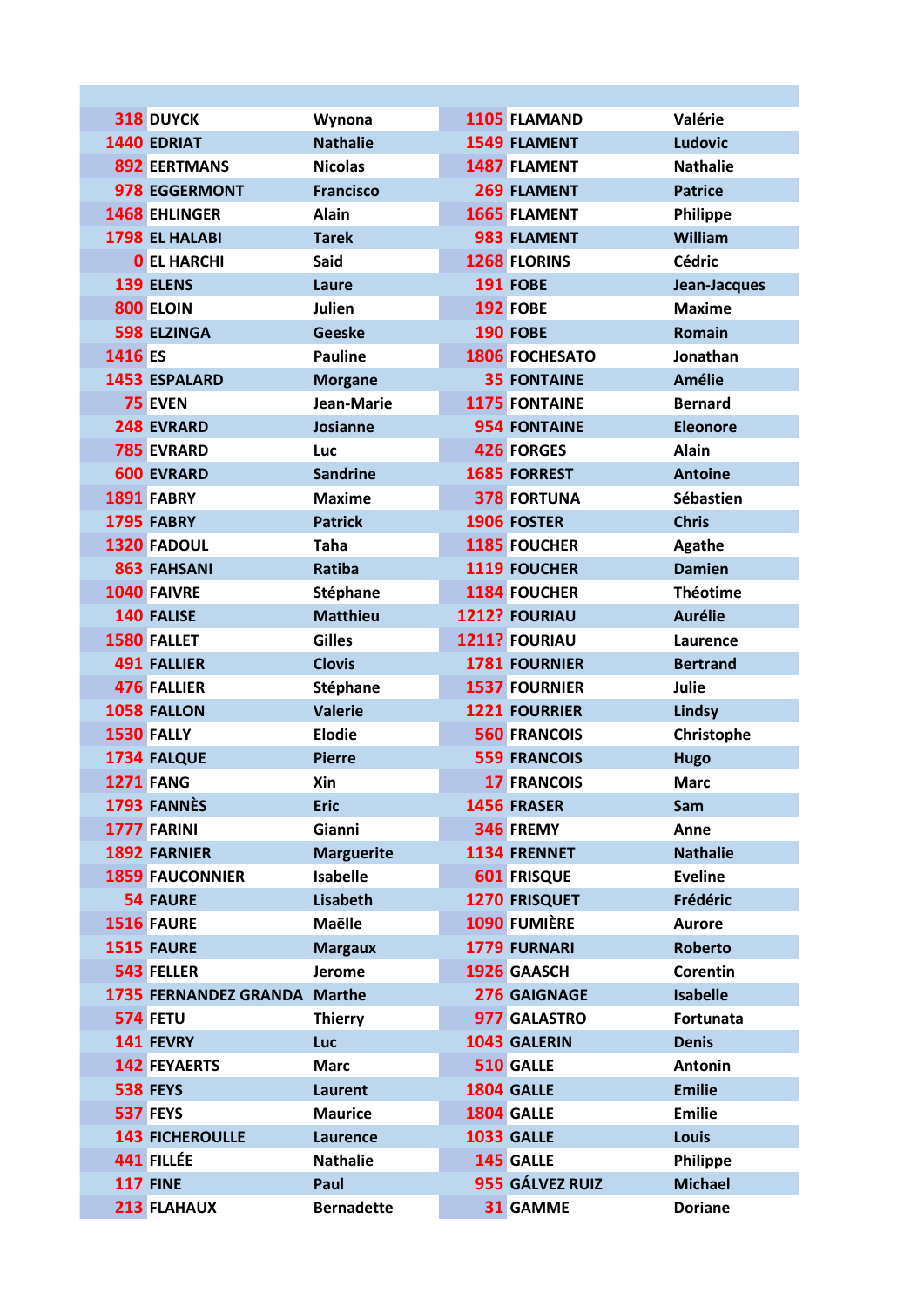| 1252 GARCIA             | Joaquin           | <b>1590 GIOVANNANGELO</b> | <b>Alain</b>        |
|-------------------------|-------------------|---------------------------|---------------------|
| 1825 GARCIA             | Paloma            | 1310 GLENISSON            | <b>Aude</b>         |
| <b>1356 GARIN</b>       | <b>Yves</b>       | 1948 GLENISSON            | William             |
| 228 GARITTE             | <b>Fabienne</b>   | <b>40 GLIBERT</b>         | Laetitia            |
| <b>76 GAUSSET</b>       | <b>Olivier</b>    | 1122 GOBBERS              | <b>Eric</b>         |
| <b>741 GEERINCK</b>     | <b>Isabelle</b>   | <b>459 GOCHEL</b>         | <b>Mélyssa</b>      |
| 146 GEHU                | <b>Christelle</b> | 1324 GODARD               | <b>Evrard</b>       |
| 801 GELIN               | <b>Greet</b>      | 1557 GODEFRIDI            | <b>Isabelle</b>     |
| 1682 GENARD             | <b>Adeline</b>    | 900 GODEFRIDI             | <b>Thierry</b>      |
| 1700 GENARD             | <b>Klebert</b>    | 275 GODEFROID             | <b>Pascale</b>      |
| 1250 GENNART            | Anne-Sophie       | <b>344 GOFFAUX</b>        | Laurence            |
| 336 GENOT               | <b>Benoit</b>     | <b>497 GOFFIN</b>         | <b>Solange</b>      |
| 1708 GENOT              | Yves              | 147 GOFFOY                | Larry               |
| 1126 GENOTTE            | <b>Clément</b>    | <b>381 GOLDWASSER</b>     | Jonathan            |
| 1113 GEORGERY           | <b>Philippe</b>   | <b>GOMAND</b>             | <b>Marie-Claude</b> |
| <b>1612 GEORGES</b>     | <b>Patrice</b>    | 1165 GONZALEZ             | <b>Silvia</b>       |
| <b>1532 GEORGES</b>     | <b>Victor</b>     | <b>1668 GOOSSENS</b>      | Jean                |
| 379 GÉRARD              | <b>Alain</b>      | 148 GOOSSENS              | <b>Maxime</b>       |
| <b>150 GÉRARD</b>       | Dominique         | 1275 GOOSSENS             | Rene                |
| 1722 GÉRARD             | <b>Pascal</b>     | <b>603 GORIE</b>          | <b>Susan</b>        |
| <b>849 GERMANOVA</b>    | <b>Desislava</b>  | <b>1276 GOSSÉ</b>         | Amaury              |
| 272 GERVIS              | <b>Sylvie</b>     | 1100 GOSSELAIN            | <b>Yves</b>         |
| 1883 GESHEF             | <b>Dimitri</b>    | <b>1644 GOSSELET</b>      | <b>Anouk</b>        |
| <b>1315 GEULETTE</b>    | <b>Nathalie</b>   | 1132 GOSSELIN             | <b>Sophie</b>       |
| <b>447 GHARBI</b>       | <b>Sofie</b>      | <b>520 GOSSIAUX</b>       | Renan               |
| <b>1578 GHEM</b>        | Sam               | <b>149 GOUDMAEKER</b>     | <b>Claude</b>       |
| <b>1872 GHERAILLE</b>   | Jean-Marc         | 941 GOUMET                | Joffrey             |
| 1810 GHILAIN            | <b>Olivier</b>    | <b>1236 GOUNARIS</b>      | <b>Volodia</b>      |
| 1618 GHYSELS            | <b>Alexis</b>     | <b>1095 GOURDIN</b>       | <b>Emmanuel</b>     |
| <b>688 GHYSSELINCKX</b> | Christophe        | <b>1952 GOUVERNEUR</b>    | <b>Stéphanie</b>    |
| <b>704 GICQUEL</b>      | <b>Donatienne</b> | 445 GOWIE                 | <b>Christian</b>    |
| 1582 GIELEN             | <b>Nicolas</b>    | <b>1496 GRANDELET</b>     | <b>Philippe</b>     |
| 602 GIET                | <b>Pascale</b>    | <b>635 GRANDMONT</b>      | Anita               |
| 77 GIGOT                | <b>Jacques</b>    | 671 GRAVY                 | <b>Isabelle</b>     |
| 881 GILIS               | Eugénie           | <b>78 GRÉGOIRE</b>        | <b>Elodie</b>       |
| <b>1451 GILL</b>        | <b>Angelina</b>   | 1355 GRIPPA               | <b>Isabelle</b>     |
| 1760 GILLAIN            | <b>Alain</b>      | <b>11 GROGNET</b>         | Sonia               |
| <b>1588 GILLARD</b>     | <b>Dominique</b>  | 237 GROSSEN               | <b>Yves</b>         |
| 986 GILLART             | <b>Thévan</b>     | 238 GROSSEN - SAMSOEN     | Rolande             |
| 283 GILLET              | <b>Christian</b>  | <b>1815 GRUMBERG</b>      | <b>Robert</b>       |
| 380 GILLET              | <b>Etienne</b>    | <b>705 GUFFENS</b>        | <b>Marie-Laure</b>  |
| 1385 GILLET             | Grégory           | <b>643 GUILLAUME</b>      | <b>Christian</b>    |
| 877 GILLET              | Joachim           | <b>465 GUILLAUME</b>      | <b>Florian</b>      |
| 1473 GILLOT             | Gaëlle            | <b>56 GUILMAIN</b>        | <b>Benoît</b>       |
| <b>20 GILQUIN</b>       | Cindy             | 57 GUILMAIN.              | Jean                |
| 957 GILSON              | <b>Chris</b>      | 1591 GUIOT                | <b>Nathalie</b>     |
| 921 GILSON              | Sophie            | 1081 GUSTIN               | <b>Jerome</b>       |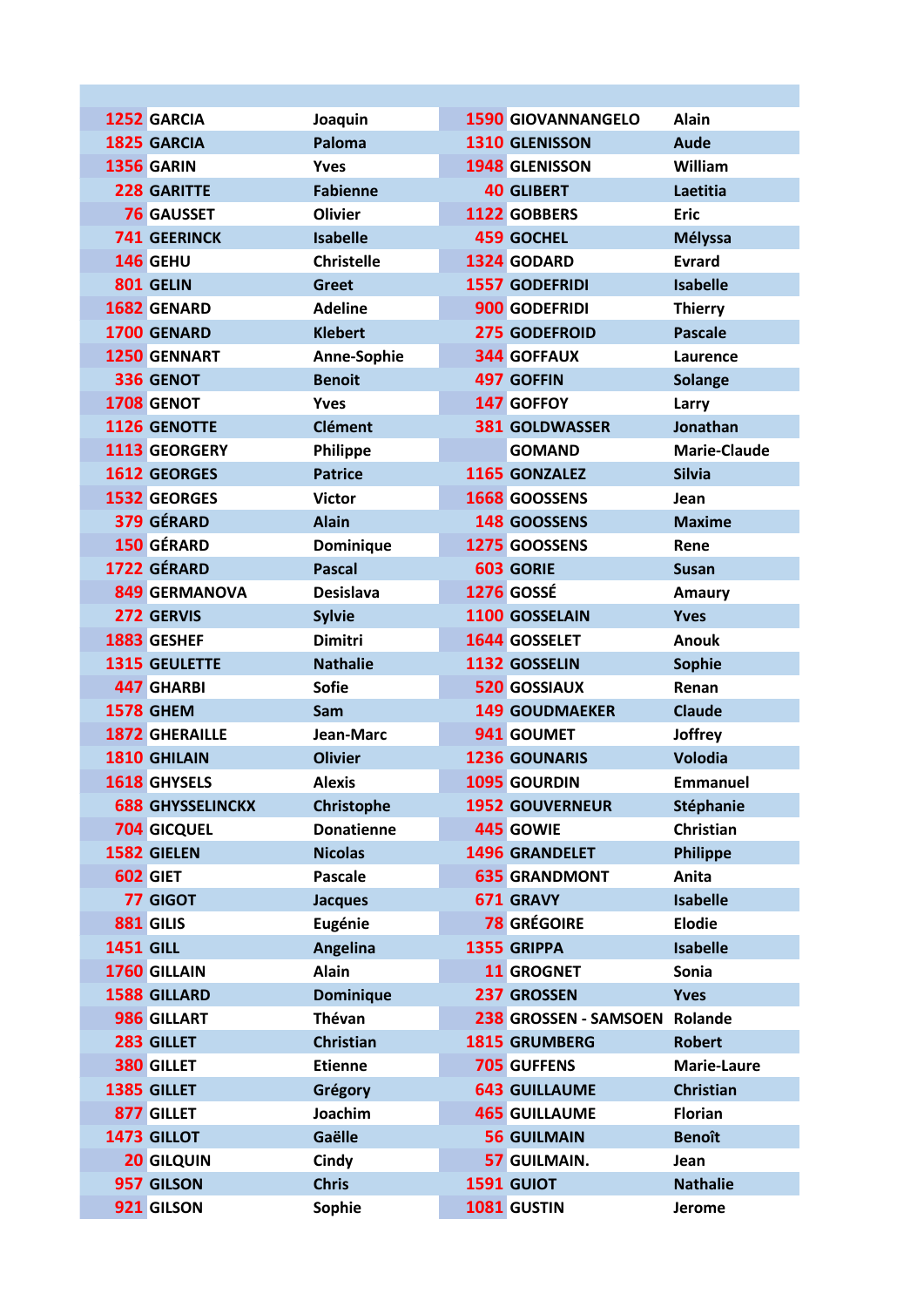| <b>1302? GUSTIN</b>                               | Sébastien                          | <b>871 HERBILLON</b>               | <b>Catherine</b>                   |
|---------------------------------------------------|------------------------------------|------------------------------------|------------------------------------|
| <b>1528 GYSEBERGT</b>                             | <b>Nathalie</b>                    | <b>4 HERION</b>                    | <b>Eric</b>                        |
| 552 GYSEN                                         | Anne                               | 1431 HERMAND                       | Sandra                             |
| <b>633 HABARY</b>                                 | <b>David</b>                       | <b>1005 HERMANNS</b>               | <b>Béa</b>                         |
| 1819 HACHEZ                                       | <b>Aurelien</b>                    | <b>473 HERMANT LOOSFELT</b>        | <b>Marie-Claire</b>                |
| <b>1569 HAEGEMAN</b>                              | <b>Emmanuel</b>                    | <b>1295 HERNAUT</b>                | <b>Isabelle</b>                    |
| <b>0 HAESAERTS</b>                                | <b>Yves</b>                        | <b>O</b> HERTENS                   | <b>Emmanuel</b>                    |
| <b>1317 HAESAERTS</b>                             | <b>Yves</b><br><b>Gilles</b>       | <b>0 HERTENS</b>                   | <b>Emmanuel</b><br><b>Emmanuel</b> |
| <b>1504 HAESEBROUCK</b>                           |                                    | <b>O</b> HERTENS                   |                                    |
| <b>581 HAESENNE</b><br><b>1466 HAGHDAD MOFRAD</b> | <b>Nathalie</b>                    | 80 HERZL<br><b>638 HESMANS</b>     | <b>Pierre-Yves</b>                 |
| <b>1914 HAINE</b>                                 | <b>Maryam</b>                      | <b>650 HESMANS</b>                 | <b>Arnaud</b>                      |
| 1742 HALENG                                       | Jan                                | 951 HEUCHAMPS                      | <b>Benjamin</b>                    |
|                                                   | Frédérique<br><b>Mimoza</b>        | <b>189 HEUNINCK</b>                | Gaetan<br><b>Alexandre</b>         |
| 1715 HALILI<br><b>490 HANSEN</b>                  |                                    | <b>1663 HEYMANS</b>                | <b>Alexander</b>                   |
|                                                   | <b>Pascal</b><br><b>Michel</b>     |                                    |                                    |
| 1680 HARDAT<br>382 HARDY                          |                                    | 1650 HEYMANS<br><b>362 HEYMANS</b> | <b>Stéphane</b><br>Valérie         |
| <b>79 HAULAIT</b>                                 | Sophie<br><b>Sandra</b>            | <b>443 HEYSECOM</b>                | <b>Eric</b>                        |
| <b>463 HAUTECOEUR</b>                             | Wivine                             | 1600 HILAIRE                       | <b>Anne-Christine</b>              |
| <b>1318 HAUTFENNE</b>                             | <b>Olivier</b>                     | <b>1750 HINCK</b>                  |                                    |
| <b>1885 HAUTION</b>                               | <b>Bastien</b>                     | <b>434 НОСК</b>                    | <b>Florence</b>                    |
| <b>579 HAYANI</b>                                 | <b>Abder</b>                       | <b>580 HOEBEKE</b>                 | Françoise<br>Lucie                 |
| 1490 HEBRANT                                      |                                    | 1725 HOEVEN                        |                                    |
| 62 HECHT                                          | <b>Alexandre</b><br><b>Etienne</b> | 1871 HOLOFFE                       | <b>Erik</b><br><b>Didier</b>       |
| <b>1674 НЕСК</b>                                  | Ludovic                            | <b>692 HOMBRAIN</b>                | Jean-Marc                          |
| 352 HECQ                                          |                                    | 1225 HOTAT                         | <b>Michel</b>                      |
| <b>1387 HECQ</b>                                  | Anne-Françoise                     | <b>383 HOTTON</b>                  | <b>Catherine</b>                   |
| 906 HEINEN                                        | Jean-Roger<br><b>Tamara</b>        | 1014 HOUBART                       | <b>Agnès</b>                       |
| 1272 HELLER                                       | <b>Magali</b>                      | 973 HOUDMONT                       | <b>Arnaud</b>                      |
| <b>604 HENDERYCKX</b>                             | Pierre-François                    | <b>2 HOURMAN</b>                   | <b>Gwendoline</b>                  |
| <b>669 HENDRICKX</b>                              | <b>Pierre</b>                      | 1004 HOUSSEIN                      | <b>Nathalie</b>                    |
| <b>1672 HENIN</b>                                 | <b>Florence</b>                    | 1089 HOUTART                       | <b>Aurore</b>                      |
| <b>32 HENNART</b>                                 | Veronique                          | 966 HOYOIS                         | <b>Marc</b>                        |
| <b>60 HENNEGHIEN</b>                              | William                            | 967 HOYOIS                         | <b>Mathéo</b>                      |
| <b>605 HENNEQUIN</b>                              | <b>Emmanuel</b>                    | 1420 HUBER                         | Regina                             |
| <b>532 HENNERESSE</b>                             | <b>Isabelle</b>                    | <b>1174 HUON</b>                   | <b>Pierre</b>                      |
| <b>1239 HENNION</b>                               | Laure                              | <b>1313 HUYGHEBAERT</b>            | <b>Hugues</b>                      |
| 204 HENNUY                                        | <b>Odile</b>                       | <b>1178 HUYSMANS</b>               | <b>Michel</b>                      |
| 1354 HENNUY                                       | Rafael                             | <b>81 IANISKI DOS SANTOS</b>       | Willian                            |
| <b>151 HENRARD</b>                                | <b>Aline</b>                       | 942 INGEBOS                        | Christophe                         |
| 1124 HENRARD                                      | Jérôme                             | 943 INGEBOS                        | <b>Clément</b>                     |
| <b>1554 HENROTAY</b>                              | René-Luc                           | <b>1475 IPERS</b>                  | Jan                                |
| <b>1455 HENROTIN</b>                              | <b>Pierre</b>                      | <b>1164 IZZARD</b>                 | Romain                             |
| <b>1258 HENRY</b>                                 | <b>Andre</b>                       | 721 JACOB                          | <b>Charlotte</b>                   |
| <b>O</b> HENRY                                    | <b>Didier</b>                      | <b>JACOB</b>                       | <b>Valentin</b>                    |
| <b>1298 HENRY</b>                                 | Veronique                          | <b>789 JACQMIN</b>                 | <b>Serge</b>                       |
| 1210 HERALY                                       | Jean-Pierre                        | <b>152 JACQUEMIN</b>               | <b>Christiane</b>                  |
|                                                   |                                    |                                    |                                    |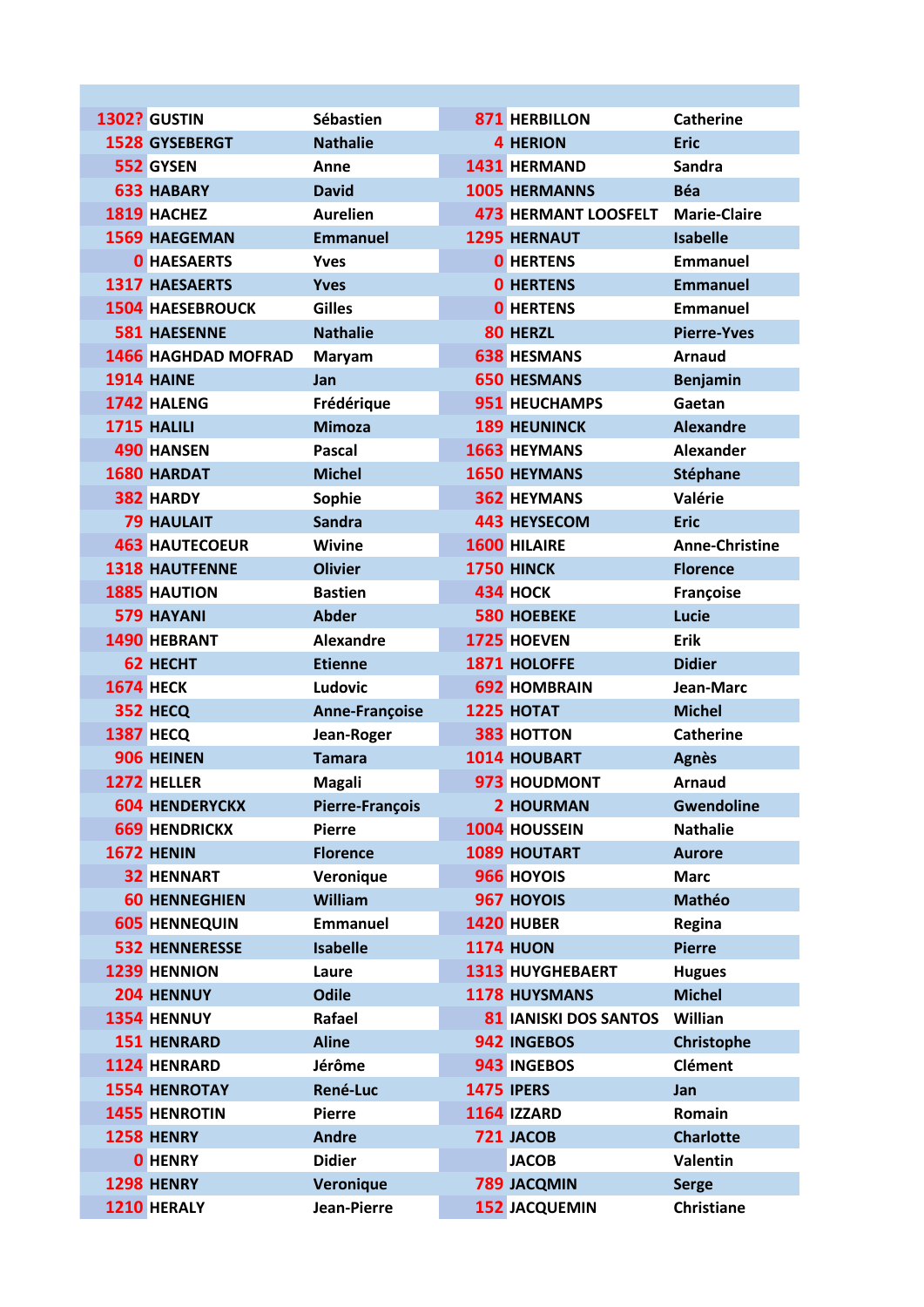|                   | <b>846 JACQUEMIN</b>       | Dominique         | 1117 KUBORN            | <b>Xavier</b>     |
|-------------------|----------------------------|-------------------|------------------------|-------------------|
|                   | 1470 JACQUEMIN             | <b>Michael</b>    | 1481 KUMPS             | <b>Mathieu</b>    |
|                   | <b>82 JACQUES</b>          | <b>Delphine</b>   | 1208 KUYPER            | Gérard            |
|                   | <b>83 JACQUES</b>          | <b>Myriam</b>     | 1207 KUYPER            | <b>Marie</b>      |
|                   | <b>719 JADINON</b>         | Rémy              | <b>507 KUYPERS</b>     | Eddy              |
|                   | <b>16 JANNE D'OTHEE</b>    | <b>François</b>   | <b>444 KWANYA</b>      | <b>Turphena</b>   |
|                   | 759 JANSSEN                | Philippe          | 1469 LABIAU            | <b>Muriel</b>     |
|                   | 232 JANSSENS               | <b>Michèle</b>    | 962 LACAILLE           | Guy               |
|                   | 1129 JANSSENS              | <b>Nicolas</b>    | 923 LACKNER            | <b>Sandrine</b>   |
|                   | <b>384 JAUNIAUX</b>        | <b>Chantal</b>    | 1879 LACROIX           | <b>Emmanuel</b>   |
|                   | <b>851 JAUQUET</b>         | Cyril             | 1213 LACROIX           | <b>Eric</b>       |
| <b>1597 JEAN</b>  |                            | Cathy             | <b>646 LACROIX</b>     | <b>Florence</b>   |
|                   | <b>1691 JEANFILS</b>       | Johanna           | 1405 LACROIX           | <b>Patrick</b>    |
|                   | <b>523 JENNES</b>          | <b>Jacques</b>    | 1069 LACROIX           | <b>Sandrine</b>   |
|                   | 1713 JEUNIAUX              | <b>Olivier</b>    | <b>536 LADURON</b>     | Olivia            |
|                   | <b>889 JOACHIM</b>         | <b>Nicolas</b>    | <b>859 LAENENS</b>     | <b>Francis</b>    |
|                   | <b>821 JOLY VAUDOISEY</b>  | Anne              | <b>33 LAGAERT</b>      | <b>Rita</b>       |
|                   | <b>1519 JONCKERS</b>       | <b>Jacqueline</b> | 1900 LAGRENET          | <b>Cédric</b>     |
|                   | 286 JONCKERS               | Pitch             | <b>475 LAHAYE</b>      | Julie             |
|                   | <b>249 JONCKHEERE</b>      | Laurent           | <b>607 LAHAYE</b>      | <b>Julien</b>     |
|                   | 1675 JOSCHKO               | <b>Birgit</b>     | <b>606 LAHAYE</b>      | <b>Mélanie</b>    |
|                   | <b>1432 JOSSE</b>          | Laurence          | <b>609 LAHAYE</b>      | <b>Olivier</b>    |
|                   | <b>558 JOUNDY</b>          | Othman            | <b>610 LAHAYE</b>      | Philippe          |
|                   | 1152 JOURDAIN              | <b>Caroline</b>   | <b>608 LAHAYE</b>      | <b>Vincent</b>    |
|                   | <b>530 JOURDAIN</b>        | <b>Xavier</b>     | 1374 LAHLOU            | Laila             |
|                   | 1202 JOURET                | Andrée            | <b>153 LAHOUSSE</b>    | <b>Juliette</b>   |
|                   | 1759 JOUREZ                | Sébastien         | 1898 LALIEU            | <b>Gilles</b>     |
|                   | 712 JOYEUX                 | <b>Marie</b>      | <b>349 LALLEMAND</b>   | <b>Bernadette</b> |
|                   | <b>1693 JUANOS CABANAS</b> | <b>Cristina</b>   | <b>85 LALLEMAND</b>    | Luc               |
|                   | 216 KAHNES                 | <b>Olivier</b>    | <b>1352 LALOY</b>      | <b>David</b>      |
|                   | <b>1479 KALB</b>           | Fabian            | <b>385 LAMAUDIÈRE</b>  | Stéphane          |
|                   | <b>425 KARKAN</b>          | <b>Christian</b>  | <b>1231 LAMBERMONT</b> | Valérie           |
|                   | <b>841 KAUFMANN</b>        | <b>Alain</b>      | 1450 LAMBERT           | Anne              |
|                   | 968 KEIMEUL                | <b>Catherine</b>  | 1011 LAMBERT           | <b>Antoine</b>    |
|                   | <b>1345 KEMPENEERS</b>     | Stéphane          | 114 LAMBERT            | <b>Boris</b>      |
|                   | 843 KENNIS                 | <b>Marc</b>       | 210 LAMBERT            | Christophe        |
|                   | 1433 KERPELT               | <b>Brigitte</b>   | 1701 LAMBERT           | <b>Michel</b>     |
|                   | 1281 KEYMOLEN              | <b>Roger</b>      | 284 LAMBERT            | Oli               |
| <b>1186 KHILI</b> |                            | <b>Adnane</b>     | 1822 LAMBERT           | Salomé            |
| <b>1201 KIN</b>   |                            | <b>Georges</b>    | <b>737 LAMINNE</b>     | <b>Benoit</b>     |
| <b>195 KIN</b>    |                            | Laurence          | 1241 LAMOTE            | Raphael           |
|                   | <b>575 KIRKEGAARD</b>      | Pia               | 293 LAMOTTE            | Jonathan          |
|                   | 1062 KLEPPER               | Julien            | <b>1511 LAMY</b>       | <b>Eric</b>       |
|                   | <b>45 KONTOLEON</b>        | <b>Arys</b>       | <b>556 LANCELLE</b>    | <b>Karl</b>       |
|                   | <b>84 KOSINSKA</b>         | <b>Dorota</b>     | <b>697 LANDRAIN</b>    | <b>Alice</b>      |
|                   | <b>0 KREMMYDA</b>          | <b>Stamatia</b>   | 909 LANGELEZ           | <b>Olivier</b>    |
|                   | 922 KUBORN                 | <b>David</b>      | 1555 LANGOHR           | <b>Julien</b>     |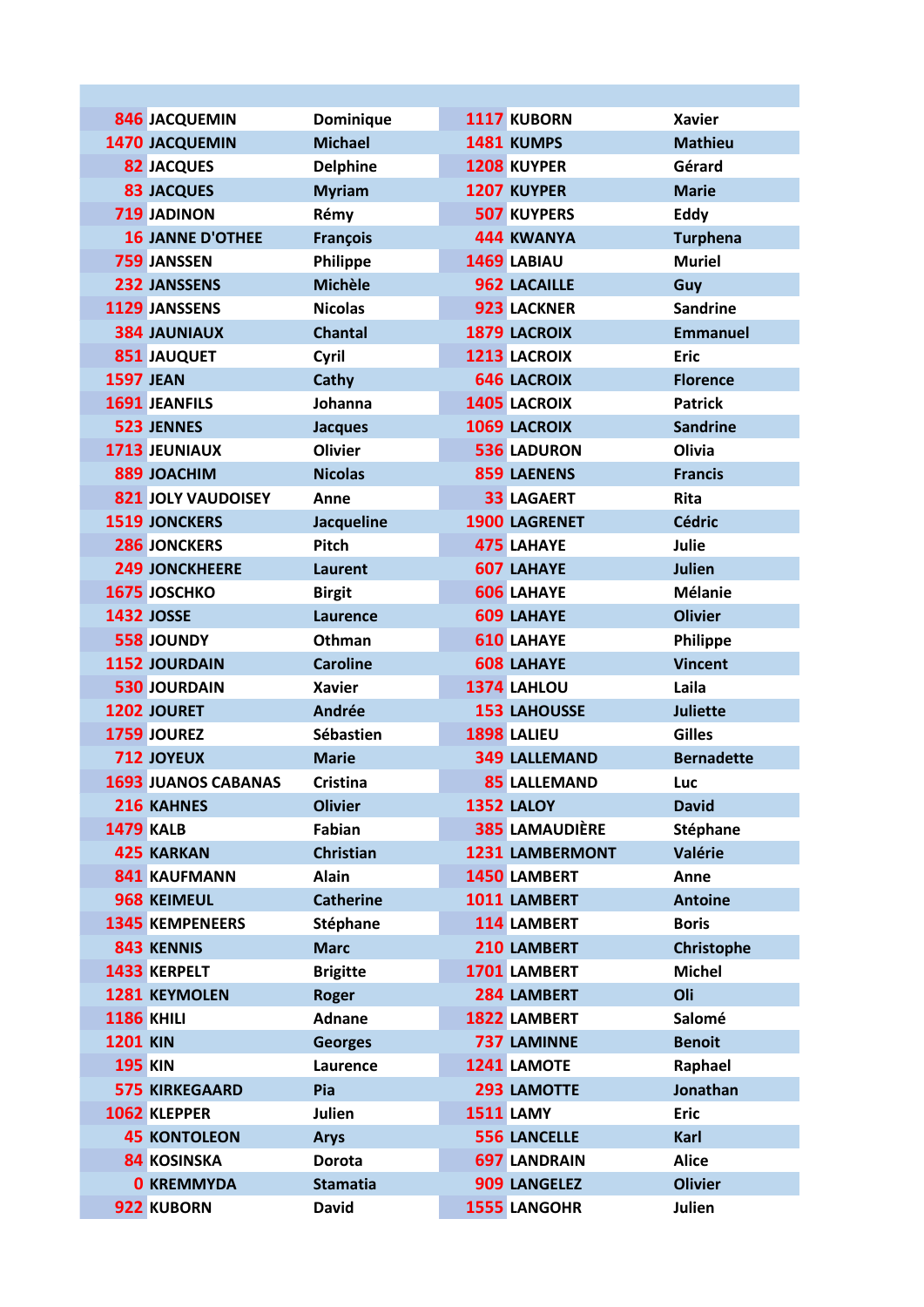| <b>1912 LAPY</b>             | <b>Francois</b>        | 993 LELEU               | <b>Adrien</b>       |
|------------------------------|------------------------|-------------------------|---------------------|
| 334 LAROY                    | <b>Thierry</b>         | <b>845 LELIEVRE</b>     | <b>Thierry</b>      |
| <b>891 LARROUMETS</b>        | <b>Annick</b>          | 1757 LELOUP             | Stephan             |
| 1579 LAUNAY                  | <b>Virginie</b>        | <b>795 LEMAIRE</b>      | <b>Christelle</b>   |
| <b>1937 LAUNAY HASEY</b>     | <b>Catherine</b>       | <b>1400 LEMAJEUR</b>    | <b>Nicolas</b>      |
| 1717 LAURENT                 | <b>Bruno</b>           | 534 LEMAL               | <b>Bénédicte</b>    |
| <b>87 LAURENT</b>            | Frédéric               | 835 LEMPEREUR           | Jean-Luc            |
| <b>154 LAURENT</b>           | Jessica                | <b>1902 LEMY STORME</b> | <b>Tim</b>          |
| <b>348 LAURENT</b>           | Luc                    | <b>856 LENAERTS</b>     | <b>Steve</b>        |
| 1896 LAURENT                 | <b>Yves</b>            | <b>1052 LENTZ</b>       | <b>Céline</b>       |
| 1179 LAUREYS                 | <b>Pierre</b>          | <b>1197 LEON</b>        | Dominique           |
| 1218 LAUWENS                 | <b>Nathan</b>          | 231 LEONE               | <b>Francesco</b>    |
| <b>1849 LAUWERS</b>          | Anne                   | 760 LEPINE              | Jean-Louis          |
| <b>808 LAUWERS</b>           | <b>Bernard</b>         | 310 LEPLAE              | <b>Charles</b>      |
| <b>332 LAUWERS</b>           | Elsa                   | 1914 LEPLAE             | <b>Elodie</b>       |
| 971 LAUWERYS                 | <b>Fabrice</b>         | 1919 LEPLAE             | <b>Lucie</b>        |
| 1140 LE BOULENGÉ             | Julien                 | <b>565 LEPOUTRE</b>     | <b>Frederic</b>     |
| 1940 LE GRELLE               | <b>Charles-Emmanue</b> | <b>1533 LEROY</b>       | <b>Alexis</b>       |
| 292 LE LIEVRE                | Freddy                 | 710 LEROY               | <b>Arnaud</b>       |
| 291 LE LIEVRE                | <b>Magali</b>          | <b>1594 LEROY</b>       | <b>Damien</b>       |
| 155 LEBEAU                   | <b>Eric</b>            | <b>0 LEROY</b>          | <b>Emilie</b>       |
| <b>1942 LECARTE</b>          | <b>Robin</b>           | <b>0 LEROY</b>          | Frédéric            |
| 831 LECERF                   | Jean-Luc               | 924 LEROY               | Gaëtan              |
| <b>88 LECLERCQ</b>           | <b>Christian</b>       | <b>1306 LEROY</b>       | <b>Marceau</b>      |
| <b>1546 LECLERCQ</b>         | <b>Isabelle</b>        | <b>0 LEROY</b>          | <b>Mélanie</b>      |
| 886 LECLERCQ                 | <b>Mathias</b>         | 157 LESEUL              | Geneviève           |
| 1817 LECOCQ                  | <b>Amaury</b>          | 1483 LESIRE             | Roxane              |
| 611 LECOCQ                   | <b>Colette</b>         | <b>50 LESNE</b>         | <b>Didier</b>       |
| 89 LECOCQ                    | Michèle                | <b>158 LETELLIER</b>    | <b>Michel</b>       |
| <b>1824 LECOMTE</b>          | <b>Olivier</b>         | 837 LEVEAU              | <b>Marc</b>         |
| 1561 LECURIEUX-BELFOND Susan |                        | 277 LEVECQ              | <b>Mathias</b>      |
| <b>675 LEEMANS</b>           | <b>Didier</b>          | 998 LEYSSENS            | Valérie             |
| <b>341 LEFEBVRE</b>          | <b>Marine</b>          | <b>1704 LHOIR</b>       | <b>Kévin</b>        |
| 1724 LEFEVER                 | Inne                   | 1705 LHOIR              | <b>Matthieu</b>     |
| <b>690 LEFEVRE</b>           | Siham                  | 1308 LIBERT             | <b>Benoît</b>       |
| 1065 LEFÈVRE                 | <b>Delphine</b>        | 673 LIBERT              | <b>Daniel</b>       |
| 1624 LEGAT                   | <b>Vincent</b>         | 1173 LIBERT             | <b>Maxime</b>       |
| <b>43 LEGRAIN</b>            | <b>Christine</b>       | 1752 LIBERT             | <b>Sabine</b>       |
| 1577 LEGROS                  | Alix                   | <b>1402 LIBOIS</b>      | <b>Marc-Olivier</b> |
| 1741 LEGROS                  | Frédéric               | 947 LIEGEOIS            | <b>Nathalie</b>     |
| 1774 LEGROS                  | <b>Harry</b>           | 666 LIÉGEOIS            | <b>Nicolas</b>      |
| <b>156 LEGROS</b>            | <b>Sylvie</b>          | <b>662 LIENARD</b>      | <b>Celine</b>       |
| 833 LEHANNE                  | <b>Eric</b>            | 47 LIÉNART              | <b>Benoît</b>       |
| <b>483 LEJEUNE</b>           | <b>Alain</b>           | 220 LIESSE              | <b>Jacqueline</b>   |
| 1168 LEJEUNE                 | Ludovic                | <b>1686 LIGOT</b>       | <b>Noa</b>          |
| 1115 LEJEUNE                 | Stéphanie              | <b>514 LIKIN</b>        | Salomé              |
| <b>527 LEKEUX</b>            | <b>Jean Marie</b>      | <b>1480 LION</b>        | <b>Bernard</b>      |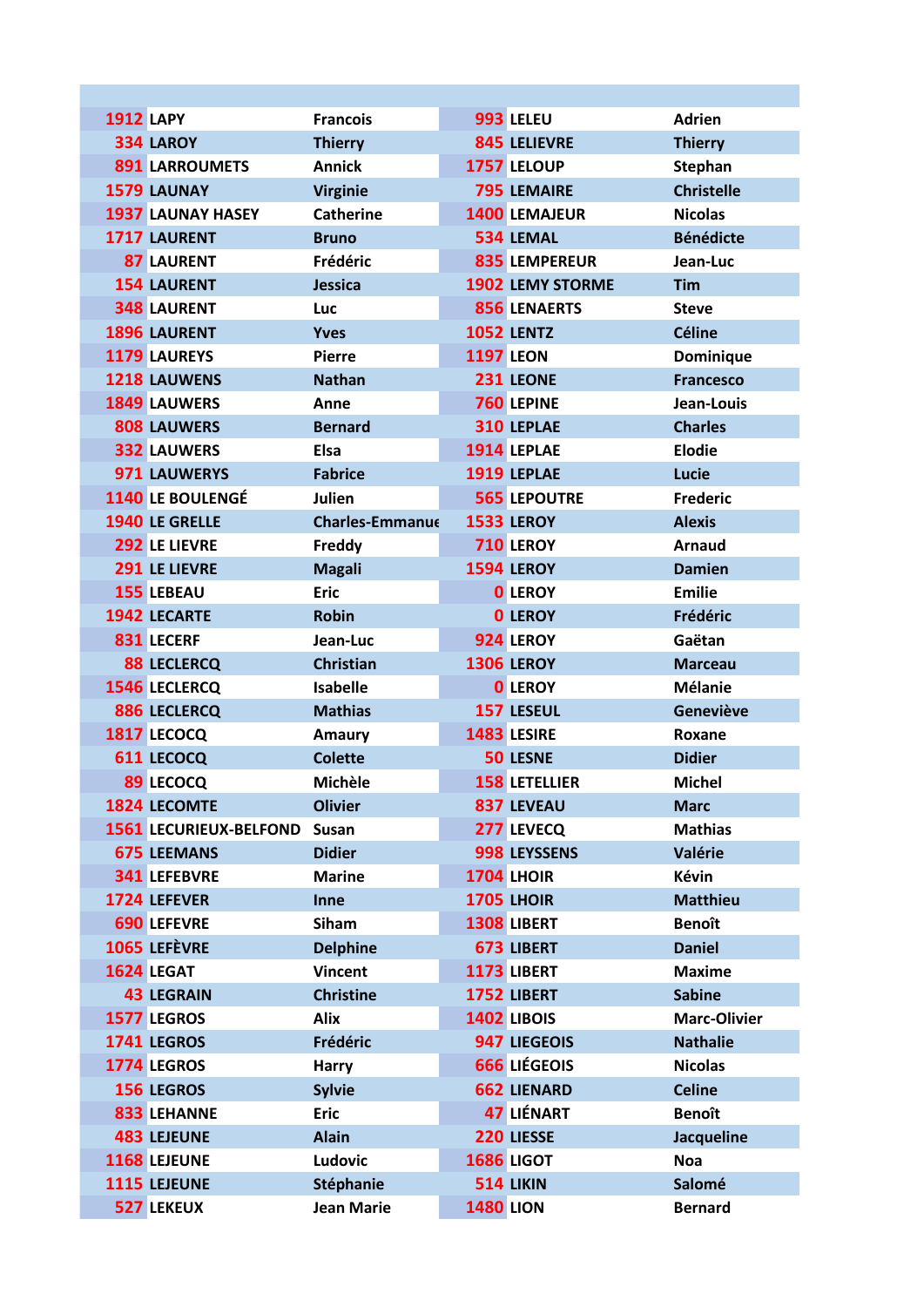|                  | <b>654 LISSENS</b>       | <b>Daniel</b>          | 92 MANSY                    | <b>Michèle</b>      |
|------------------|--------------------------|------------------------|-----------------------------|---------------------|
|                  | 1881 LISSENS             | <b>Marie-Christine</b> | <b>160 MARCHAL</b>          | <b>Sophie</b>       |
|                  | <b>O</b> LIU             | <b>Willy</b>           | <b>727 MARCHAL</b>          | <b>Virginie</b>     |
|                  | 386 LO PRESTI            | <b>Antoni</b>          | <b>779 MARCHAND</b>         | <b>Amaury</b>       |
|                  | 1521 LOBELLE             | <b>Audrey</b>          | <b>390 MARCHAND</b>         | <b>Etienne</b>      |
|                  | 387 LOBERT               | <b>Yves</b>            | <b>1631 MARCHAND</b>        | <b>Victor</b>       |
|                  | 432 LOCUS                | <b>Danielle</b>        | 14 MARCQ                    | Karl                |
|                  | 1474 LOISELET            | <b>Audrey</b>          | <b>1230 MARDULYN</b>        | Jean                |
|                  | <b>660 LOMBA</b>         | <b>Julos</b>           | 1343 MARGOT                 | Jan                 |
|                  | <b>388 LOMBAERT</b>      | <b>Sebastien</b>       | 1217 MARIEN                 | <b>Eric</b>         |
|                  | <b>159 LOMMERS</b>       | Anne                   | <b>1607 MARIQUE</b>         | Laurent             |
|                  | 1103 LORAUX              | <b>Etienne</b>         | <b>474 MARIQUE</b>          | <b>Patricia</b>     |
|                  | 323 LORGE                | Jean-Marc              | 840 MARIS                   | Wim                 |
|                  | <b>950 LOUAGIE</b>       | John                   | 1684 MARIT                  | <b>Dimitri</b>      |
|                  | <b>1107 LOUIS</b>        | Amélie                 | <b>555 MARKADIEU</b>        | <b>Fabrice</b>      |
|                  | 61 LOUIS                 | <b>Philippe</b>        | 1098 MARLÉ                  | <b>Adrien</b>       |
|                  | <b>1740 LOUIS</b>        | <b>Philippe Paul</b>   | <b>161 MARLOYE</b>          | <b>Luc</b>          |
|                  | <b>1054 LOUIS</b>        | <b>Sebastien</b>       | 570 MAROT                   | Anne                |
|                  | 905 LOUVEAUX             | Sébastien              | 391 MARSIN                  | Gaetan              |
|                  | 910 LOUVEAUX             | <b>Corentin</b>        | 1077 MARTIN                 | <b>Bruno</b>        |
| <b>1589 LUTS</b> |                          | <b>Daniël</b>          | <b>694 MARTIN</b>           | <b>Caroline</b>     |
|                  | <b>1845 LUYCKFASSEEL</b> | Yann                   | 1465 MARTIN                 | <b>Marjolaine</b>   |
|                  | <b>508 LUYCKX</b>        | <b>Audrey</b>          | 1072 MARTIN                 | <b>Yves</b>         |
|                  | 280 LUYTEN               | <b>Fabienne</b>        | <b>29 MARTIN</b>            | <b>Patricia</b>     |
|                  | 1788 LUYTS               | <b>Emiel</b>           | <b>392 MARTINACHE</b>       | Gauthier            |
|                  | <b>506 MACHADO</b>       | <b>Antonio</b>         | <b>612 MARTINEZ</b>         | <b>David</b>        |
|                  | <b>0 MACHIELS</b>        | <b>Christian</b>       | <b>529 MARTINOT</b>         | <b>Sandrine</b>     |
|                  | <b>450 MACKONIENÉ</b>    | Inga                   | <b>504 MARTINS</b>          | Sam                 |
|                  | <b>19 MAERTEN</b>        | <b>Emilie</b>          | <b>577 MARTORELL-ESTEVE</b> | Carmen              |
|                  | <b>48 MAERVOET</b>       | <b>Christel</b>        | 1154 MASONET                | <b>Philippe</b>     |
|                  | <b>1730 MAES</b>         | <b>Guillaume</b>       | <b>553 MASQUELIER</b>       | Rohan               |
|                  | 499 MAGIS                | <b>Chantal</b>         | 1180 MASSART                | <b>Olivier</b>      |
|                  | <b>300 MAGOTTE</b>       | <b>Olivier</b>         | <b>1418 MAST</b>            | Philippe            |
|                  | <b>812 MAGOTTEAUX</b>    | <b>Hubert</b>          | 1520 MASURE                 | <b>Betty</b>        |
|                  | <b>1287 MAGRITTE</b>     | <b>Olivier</b>         | <b>792 MATHIEU</b>          | <b>Amelie</b>       |
|                  | 1780 MAHIANT             | Frédéric               | <b>162 MATHIEU</b>          | <b>Céline</b>       |
|                  | 90 MAHIEU                | <b>Olivier</b>         | 578 MATHIEU                 | <b>Donatienne</b>   |
|                  | 91 MAHIEU                | Valérie                | 1833 MATHIEU                | <b>Michel</b>       |
|                  | <b>1424 MAHY</b>         | <b>Sylvie</b>          | 805 MATHIEU                 | <b>Sandrine</b>     |
|                  | <b>1560 MAILLAERT</b>    | <b>Yannick</b>         | 772 MATHY                   | Jean-Jacques        |
|                  | 925 MAILLEUX             | <b>Delphine</b>        | <b>644 MATHYS</b>           | <b>Marie-France</b> |
|                  | <b>541 MAILLEUX</b>      | <b>Sandra</b>          | <b>1748 MATTENS</b>         | Ugo                 |
|                  | <b>1459 MAJA</b>         | Quentin                | 209 MATTHYS                 | <b>Alexis</b>       |
|                  | 1494 MAJERUS             | <b>Alice</b>           | 1198 MAUDOUX                | <b>Marion</b>       |
|                  | <b>389 MALAISE</b>       | <b>Amandine</b>        | <b>1397 MAUFORT</b>         | <b>Pauline</b>      |
|                  | 1861 MALHAIZE            | Quentin                | <b>1003 MAURISSET</b>       | <b>Alexandre</b>    |
|                  | <b>1536 MANNERIE</b>     | Jeremie-Maxence        | 1690 MAURY                  | <b>Bastien</b>      |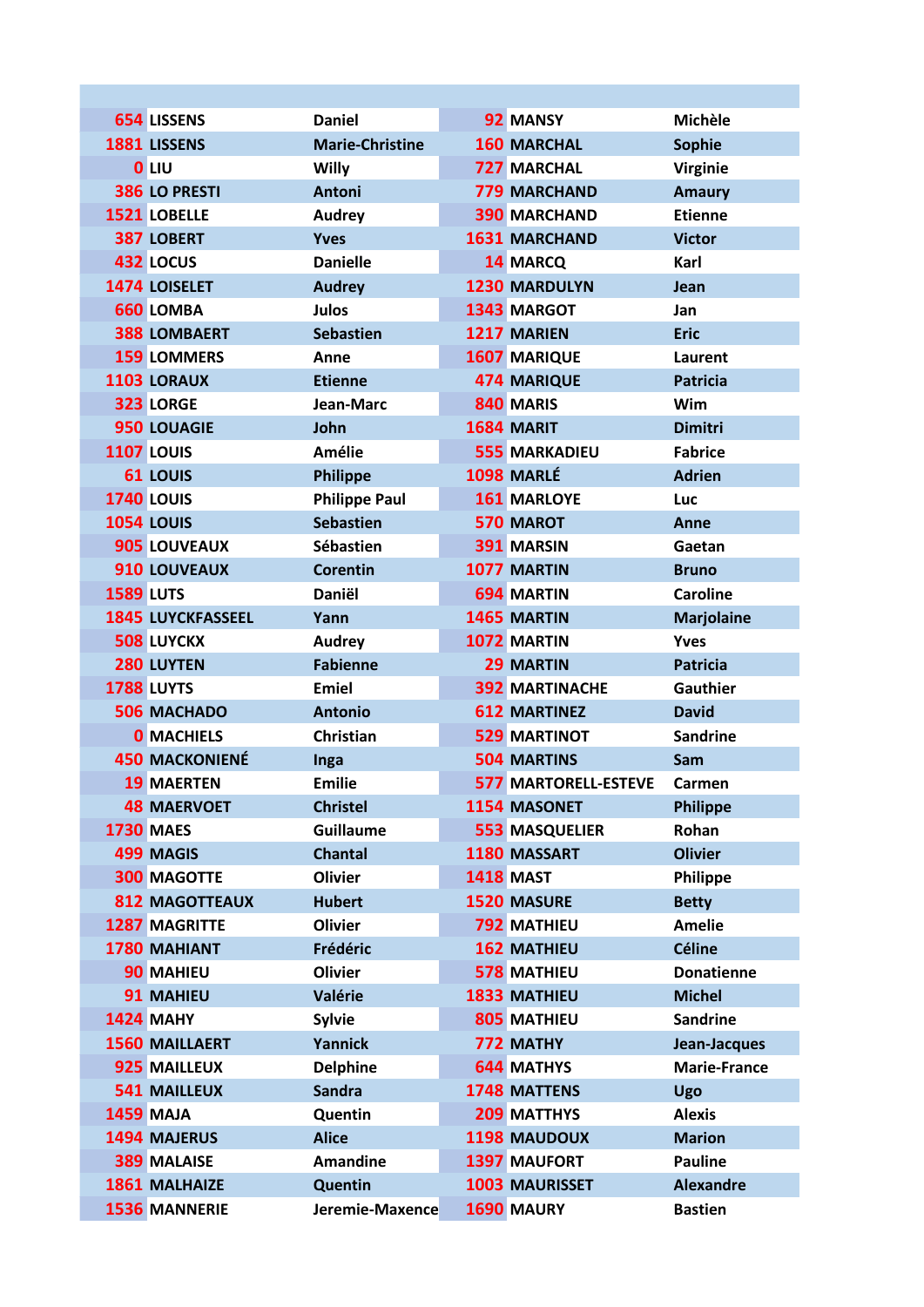| 725 MAUS                          | Jan               | 929 MISKO               | <b>Patrick</b>   |
|-----------------------------------|-------------------|-------------------------|------------------|
| 236 MAUS                          | <b>Madeleine</b>  | 1288 MISSELYN           | <b>Dominique</b> |
| <b>1593 MEEREMANS</b>             | Ivan              | 946 MITRUGNO            | Christophe       |
| <b>0 MEERS</b>                    | <b>François</b>   | 1758 MLANAO             | <b>Frederic</b>  |
| 44 MEES                           | <b>Charles</b>    | 335 MOENS               | Alexandra        |
| <b>93 MEINGUET</b>                | <b>Dorian</b>     | <b>94 MOENS</b>         | <b>Magalie</b>   |
| 1441 MEJUTO GAYOSO                | <b>David</b>      | <b>MOEREMANS</b>        | <b>Eugenie</b>   |
| 1338 MÉLARD                       | Jean-Luc          | 990 MOERMAN             | <b>Jonas</b>     |
| 1632 MELARDY                      | Anthony           | <b>393 MOES</b>         | <b>Alain</b>     |
| <b>724 MELCHIOR</b>               | <b>Maxime</b>     | <b>394 MOMMAERTS</b>    | <b>Georges</b>   |
| 1415 MENDOLIA                     | <b>Rosalba</b>    | <b>462 MONNOYE</b>      | <b>Alizee</b>    |
| 193 MENU                          | <b>Eric</b>       | <b>528 MONSIEUR</b>     | <b>Michael</b>   |
| <b>41 MENU</b>                    | Gérald            | <b>1805 MONTARIOL</b>   | <b>Eric</b>      |
| <b>1547 MERCATORIS</b>            | <b>Benoît</b>     | 1761 MONTERO            | <b>Pierre</b>    |
| <b>674 MERCENIER</b>              | <b>Benoît</b>     | <b>1907 MONTOISY</b>    | <b>Adrien</b>    |
| <b>1325 MERCHIERS</b>             | <b>Erik</b>       | 1301 MONTOISY           | <b>Eric</b>      |
| <b>5 MERCIER</b>                  | <b>Luc</b>        | <b>824 MONTOISY</b>     | <b>Guillaume</b> |
| <b>1278 MERTENS</b>               | Christophe        | <b>825 MONTOISY</b>     | Louise           |
| 1284 MERTENS DE WILMAR! Stéphanie |                   | 1131 MONTOISY           | Lucie            |
| 1280 MESSINA                      | <b>Gabriel</b>    | 1785 MOONS              | <b>Sandra</b>    |
| <b>446 MESTDAGH</b>               | <b>Ilse</b>       | <b>0 MOORTGAT</b>       | Sébastien        |
| <b>573 METILLON</b>               | Henri             | <b>0 MOORTGAT</b>       | Sébastien        |
| 926 MEUNIER                       | Louis             | 1028 MORALES            | Rafael           |
| <b>718 MEURANT</b>                | <b>Emilie</b>     | 1346 MOREAU             | <b>Maryève</b>   |
| <b>1372 MEURICE</b>               | Philippe          | <b>678 MOREAU</b>       | <b>Patricia</b>  |
| 836 MEURISSE                      | <b>Bernadette</b> | <b>1309 MOREAUX</b>     | <b>Ludivine</b>  |
| 927 MICCICHE                      | <b>Francesco</b>  | <b>1605 MORIAS</b>      | <b>David</b>     |
| <b>1328 MICHAUX</b>               | <b>Francois</b>   | 395 MORIS               | <b>Laurent</b>   |
| <b>1329 MICHAUX</b>               | Raphael           | 1190 MORREN             | <b>Thierry</b>   |
| <b>634 MICHEL</b>                 | <b>Camille</b>    | <b>1676 MORRIS</b>      | <b>James</b>     |
| 1512 MICHEL                       | Jean-Marie        | <b>0</b> MORSOMME       | Louise           |
| 901 MICHEL                        | <b>Maxime</b>     | 1799 MORTIER            | <b>Corentin</b>  |
| 464 MICHEL                        | <b>Muriel</b>     | <b>813 MORTIER</b>      | <b>Frederic</b>  |
| 513 MICHEL                        | <b>Patrick</b>    | <b>1800 MORTIER</b>     | <b>Valentin</b>  |
| 287 MICHEL                        | <b>Robert</b>     | 970 MOTTOULLE           | Vanessa          |
| 1064 MICHEL                       | <b>Roland</b>     | <b>852 MOULAERT</b>     | Gaétane          |
| 1243 MICHIELS                     | <b>Erik</b>       | <b>1399 MOULART</b>     | <b>Sebastien</b> |
| 311 MICHOT                        | <b>Mike</b>       | 227 MOUREAU             | <b>Dorian</b>    |
| 1112 MICLOTTE                     | Jessica           | 208 MOUREAU             | <b>Kévin</b>     |
| 726 MIDDEL                        | Ine               | <b>1834 MOURMAUX</b>    | Jean-Francois    |
| 928 MIEROO                        | Philippe          | <b>1259 MOURMAUX</b>    | Laurent          |
| 268 MIESSE                        | <b>Dany</b>       | 1159 MRACZNY            | <b>Nathalie</b>  |
| 163 MIGEAL                        | Jean-Louis        | 1482 MUJINGA            | Fara             |
| 791 MINGUET                       | <b>Virginie</b>   | <b>442 MUNEAN</b>       | <b>Sevanee</b>   |
| 23 MINOT                          | Jerome            | <b>1865 MUNYENTWALI</b> | Hélène           |
| 164 MINOT                         | <b>Sylvianne</b>  | <b>396 MURRAY</b>       | Jonathan         |
| 1366 MIRARCHI                     | <b>Florence</b>   | 1764 MUSEUR             | Christophe       |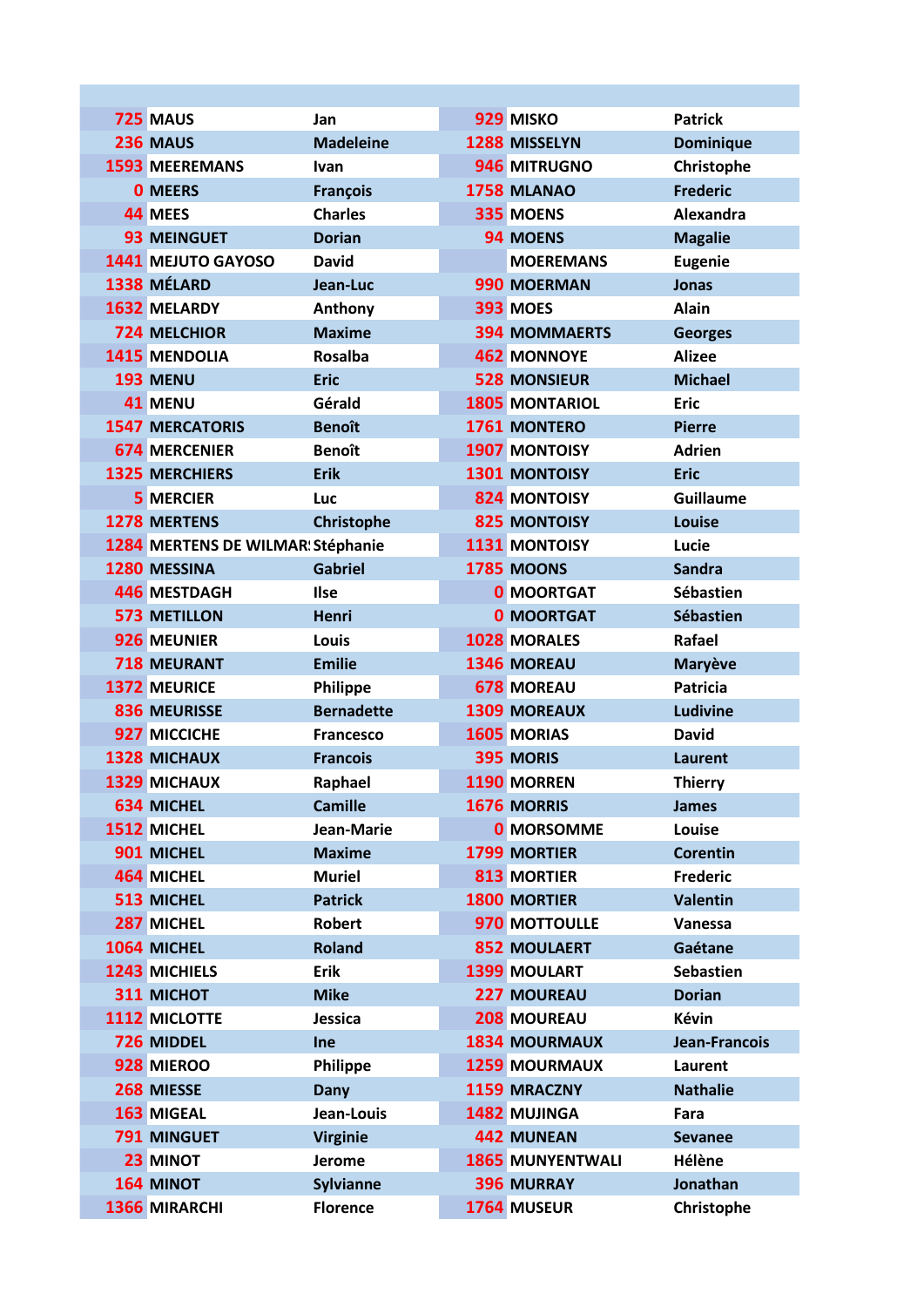|                  | <b>298 NACHTERGAELE</b>    | Paul               | <b>982 PAINDAVEINE</b>  | Gwenael          |
|------------------|----------------------------|--------------------|-------------------------|------------------|
|                  | 267 NACKOM                 | <b>Pascale</b>     | 1863 PAIRON             | <b>Bertrand</b>  |
|                  | 1828 NAIKEN                | <b>Sébastien</b>   | 1196 PAIROUX            | <b>Alexandre</b> |
|                  | <b>496 NAJDOVSKI</b>       | <b>Tomé</b>        | 281 PALATE              | <b>Fabian</b>    |
|                  | <b>749 NAMUROIS</b>        | <b>Margaux</b>     | <b>628 PALHARES</b>     | Helena           |
|                  | <b>397 NANIWE</b>          | <b>Gilles</b>      | 288 PANNEELS            | Jean-Jacques     |
|                  | <b>1637 NAUDTS</b>         | <b>Sylvain</b>     | 1285 PAPPENS            | <b>Benedicte</b> |
|                  | <b>1543 NAZIR</b>          | <b>Nabila</b>      | 1452 PAREIT             | Stéphanie        |
|                  | <b>1240 NEEFS</b>          | <b>Bert</b>        | <b>1945 PARIS</b>       | <b>Mano</b>      |
|                  | 1876 NELISSEN              | <b>Noëlle</b>      | 1535 PARISSE            | <b>Marie</b>     |
|                  | 802 NGUYEN                 | <b>Emilie</b>      | <b>645 PARMENTIER</b>   | Gaëlle           |
|                  | 803 NGUYEN                 | <b>Evelyne</b>     | <b>212 PARMENTIER</b>   | <b>Karine</b>    |
|                  | 1503 NGUYEN                | Kim-Chi            | 251 PARMESAN            | Sandro           |
|                  | 1527 NGUYEN                | <b>Nanh</b>        | <b>677 PARSY</b>        | <b>Donat</b>     |
|                  | <b>930 NGUYEN GIANG</b>    | <b>Ngoc</b>        | <b>1222 PASCOLETTI</b>  | Frédéric         |
|                  | <b>1574 NICOLAY</b>        | <b>Michele</b>     | <b>350 PASO</b>         | <b>Bérengère</b> |
|                  | <b>166 NOÉ</b>             | <b>Aurélie</b>     | 1847 PATRIS             | <b>Celia</b>     |
|                  | 647 NOEL                   | Christophe         | <b>707 PAUL</b>         | <b>Romain</b>    |
|                  | <b>167 NOËL</b>            | Hervé              | 96 PAUL                 | <b>Tatiana</b>   |
|                  | <b>168 NOËL</b>            | <b>Marie-Anne</b>  | 1570 PAULUS             | <b>Marc</b>      |
|                  | <b>169 NOËL</b>            | <b>Mathis</b>      | 1279 PAULUS             | <b>Yves</b>      |
|                  | <b>753 NOIZET</b>          | <b>Marie-Alice</b> | <b>453 PAULY</b>        | Gene             |
|                  | <b>1038 NOTERMAN</b>       | <b>Robin</b>       | 1485 PAUWELS            | <b>Antoine</b>   |
|                  | <b>308 NOTEZ</b>           | <b>Nathalie</b>    | 1866 PAUWELS            | <b>Philip</b>    |
|                  | <b>1371 NOTTEBART</b>      | <b>Daniel</b>      | 1437 PAUWELS            | <b>Steven</b>    |
|                  | 854 NOUAMANI               | <b>Mohammed</b>    | <b>1689 PEDERSEN</b>    | <b>Pierre</b>    |
|                  | <b>165 NOULARD</b>         | <b>Olivier</b>     | 97 PEEMANS              | Julie            |
|                  | 931 NOWAK                  | <b>Bérengère</b>   | 1146 PEETERS            | Valérie          |
|                  | <b>1696 NUNES DA SILVA</b> | <b>Thomas</b>      | <b>1782 PELLEGRINI</b>  | <b>Marc</b>      |
|                  | <b>0 NUTTIN</b>            | <b>Xavier</b>      | <b>686 PENING</b>       | Christian        |
|                  | 1818 NUYTTEN               | <b>Sandrine</b>    | 1060 PENING             | Maud             |
|                  | 170 NUYTTEN                | Stéphanie          | <b>1253? PENSIS</b>     | <b>Helene</b>    |
| <b>1567 OBIN</b> |                            | <b>Mikael</b>      | 1571 PENSIS             | <b>Sébastien</b> |
|                  | 398 OCHOA                  | <b>Maria</b>       | 1551 PEREIRA            | Olinda           |
|                  | 880 OLIVERI                | Giorgio            | <b>98 PEREIRA AREDE</b> | <b>Ana Maria</b> |
|                  | 1023 OLIVIER               | <b>Coline</b>      | <b>477 PEREMANS</b>     | Gaëlle           |
|                  | <b>0 OLIVIER</b>           | Coline             | <b>353 PERMENTIER</b>   | <b>Delphine</b>  |
|                  | 828 OLLINGER               | <b>Amandine</b>    | <b>1826 PERNIAUX</b>    | <b>Alexandre</b> |
|                  | <b>613 ORTEGAT</b>         | <b>Maureen</b>     | <b>172 PERNIAUX</b>     | <b>Charles</b>   |
| <b>658 OST</b>   |                            | <b>Sandra</b>      | 684 PEROO               | <b>Clara</b>     |
|                  | <b>542 OUAKHCHACHI</b>     | Hanane             | 682 PEROO               | <b>David</b>     |
|                  | <b>517 OUAKLANI</b>        | Sami               | <b>685 PEROO</b>        | Louis            |
|                  | 512 OYARZABAL              | Jonathan           | 1183 PERPETTE           | <b>Christine</b> |
|                  | <b>95 PADOVANO</b>         | Quentin            | 1109 PERZYNA            | Lodia            |
|                  | <b>452 PAELEMAN</b>        | Philippe           | 974 PESCE               | <b>Micha</b>     |
|                  | 614 PAEPS                  | <b>Vincent</b>     | 59 PÉTERS               | Jean-Louis       |
|                  | 171 PAGE                   | <b>Thibaut</b>     | 1679 PETIT              | <b>Alice</b>     |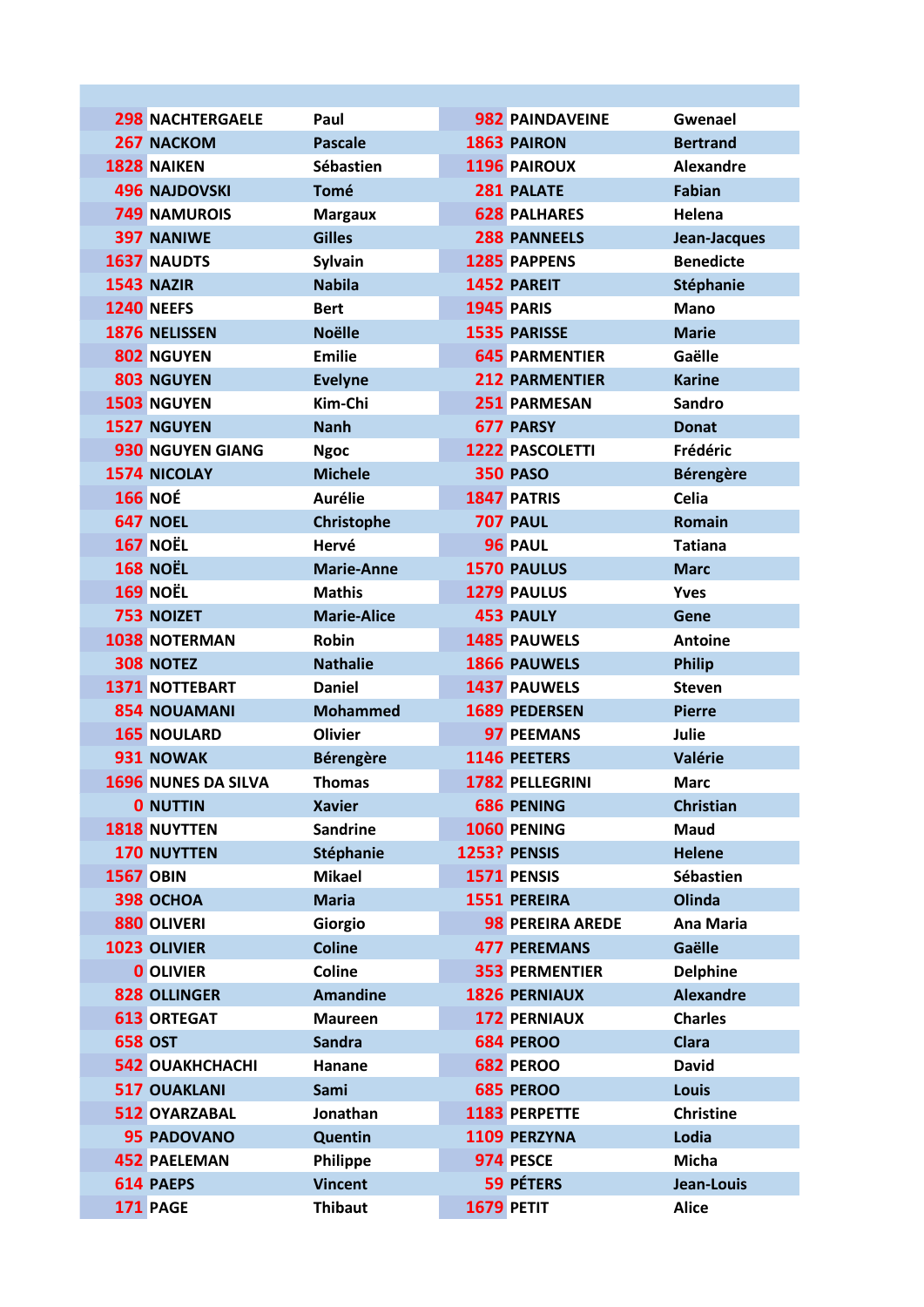| 1677 PETIT             | <b>Pascal</b>       | 1835 POSTI               | Jocelyne                |
|------------------------|---------------------|--------------------------|-------------------------|
| <b>1678 PETRY</b>      | <b>Catherine</b>    | <b>1447 POTIER</b>       | Frédéric                |
| 1149 PHILIPPART        | Gaëtan              | 1472 POTTEN              | Clémence                |
| <b>1592 PHILIPPON</b>  | Jean-Paul           | 399 POTTY                | <b>Laurent</b>          |
| <b>615 PICARD</b>      | <b>Marie-France</b> | <b>1322 POULAIN</b>      | <b>Marie</b>            |
| 1856 PICAVET           | <b>Carole</b>       | <b>13 POULAIN</b>        | <b>Roland</b>           |
| 511 PIERARD            | Lauriane            | <b>781 POURTOIS</b>      | <b>Baudouin</b>         |
| <b>995 PIERARD</b>     | <b>Nathalie</b>     | <b>302 POURTOIS</b>      | <b>Christian</b>        |
| 1477 PIERART           | Jérôme              | <b>1890 POURTOIS</b>     | Claudy                  |
| 746 PIERRE             | <b>Benjamin</b>     | <b>569 PREMONT</b>       | <b>Isabelle</b>         |
| <b>745 PIERRE</b>      | Corentin            | <b>487 PREUD'HOMME</b>   | <b>Xavier</b>           |
| <b>744 PIERRE</b>      | Jonathan            | <b>174 PREVOST</b>       | <b>Colette</b>          |
| 1423 PIERRE            | <b>Patrick</b>      | <b>1660 PRIEM</b>        | <b>Thomas</b>           |
| <b>743 PIERRE</b>      | Stéphane            | <b>0 PRIORE</b>          | Giovanna                |
| 1051 PIERRE            | Valérie             | 1031 PUTMAN              | <b>Steve</b>            |
| 1261 PIGNARD           | <b>Eric</b>         | <b>325 PUTTEMANS</b>     | Raf                     |
| 261 PINDEVILLE         | <b>Christian</b>    | <b>818 PUTZEYS</b>       | <b>Mathieu</b>          |
| <b>3 PIQUARD</b>       | <b>Ben</b>          | <b>1706 PYCK</b>         | Grégory                 |
| 1949 PIRAS             | <b>Arnaud</b>       | <b>1498 QUERTAINMONT</b> | Philippe                |
| <b>1933 PIRAS</b>      | <b>François</b>     | 1195 QUEVY               | <b>Eric</b>             |
| <b>472 PIRAUX</b>      | Dominique           | 175 QUINTIN              | Jean-Jacques            |
| 1030 PIRAUX            | <b>Elise</b>        | 715 QUIST                | <b>Florence</b>         |
| <b>687 PIRAUX</b>      | <b>Olivier</b>      | 1206 QUOIDBACH           | <b>Terry</b>            |
| 173 PIRCAK             | Véronique           | <b>314 RADDOUX</b>       | <b>Diederik</b>         |
| 1019 PIRENNE           | <b>Antoine</b>      | <b>307 RADDOUX</b>       | Hugo                    |
| 784 PIRET              | <b>Cécile</b>       | <b>315 RADDOUX</b>       | Jonathan                |
| 762 PIRET              | <b>Eric</b>         | <b>548 RAES</b>          | Julie                   |
| <b>200 PIROTTE</b>     | <b>Alain</b>        | <b>1381 RAINBEAUX</b>    | <b>Christian</b>        |
| 1518 PIRSON            | Amélie              | <b>1382 RAINBEAUX</b>    | <b>Valentin</b>         |
| 252 PIRSON             | <b>Florence</b>     | <b>0 RAMET</b>           | <b>Emmanuel</b>         |
| 531 PIRSON             | <b>Patrice</b>      | <b>653 RANDALL</b>       | Christopher             |
| <b>1358? PIRSON</b>    | <b>Sandrine</b>     | 498 RANSY                | <b>Virginie</b>         |
| 1720 PISSOORT          | <b>Marie</b>        | <b>301 RASBERRY</b>      | <b>Barry</b>            |
| <b>253 PLATTEAU</b>    | <b>Laurent</b>      | 1128 RASBERRY            | <b>Robert</b>           |
| <b>1427 PLECKSPAEN</b> | Philippe            | 1136 RASBERRY            | William                 |
| 1448 PLETINCKX         | <b>Dimitri</b>      | 1155 RASSART             | <b>Bernadette</b>       |
| <b>38 PLETINCKX</b>    | <b>Martine</b>      | <b>255 RATINCKX</b>      | Christophe              |
| <b>30 PLETINCKX</b>    | <b>Sylvie</b>       | <b>254 RATINCKX</b>      | <b>Jean Philippe</b>    |
| 55 PLUMET              | <b>Carine</b>       | <b>0 RAVYTS</b>          | <b>Alain</b>            |
| 1169 PLUMET            | William             | <b>1396 RAYMAKERS</b>    | <b>Kevin</b>            |
| 1783 POELMAN           | Joëlle              | 820 RECOUR               | Laurent                 |
| 1598 POELMAN           | Laure               | 1787 RECULEZ             | <b>Damien</b>           |
| <b>526 POINSOT</b>     | <b>Aurelie</b>      | 1762 REDING              | <b>Pierre-Alexandre</b> |
| <b>642 POINSOT</b>     | <b>Aurélie</b>      | 1661 REGNACQ             | <b>Nicolas</b>          |
| 1488 POLOME            | <b>Alain</b>        | <b>1269 RENAUT</b>       | Jonathan                |
| <b>309 PONTI</b>       | <b>Angelo</b>       | 809 RENDERS              | <b>Régine</b>           |
| 1827 POSILOVIC         | Héloïse             | 176 RENDERS              | Luc                     |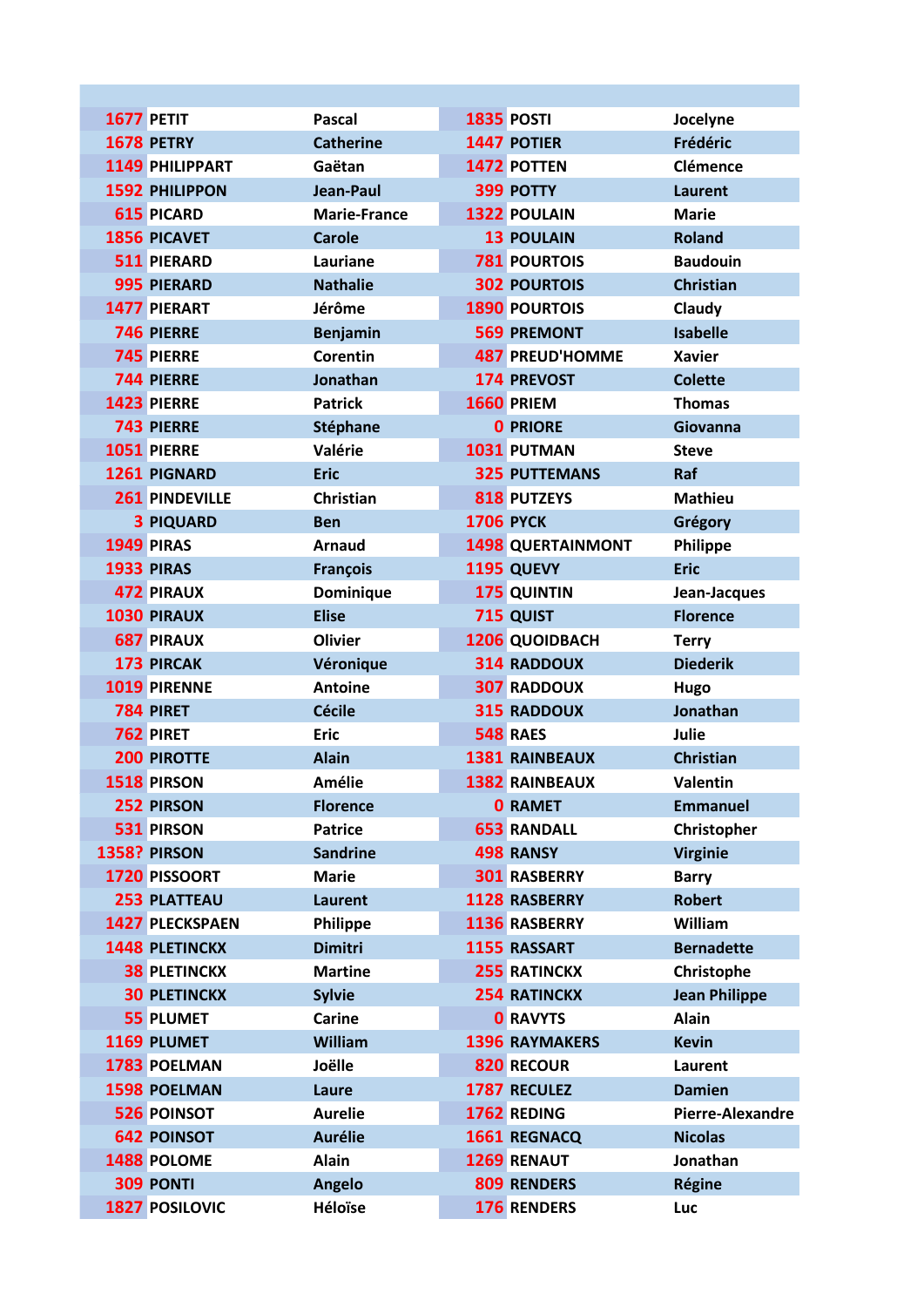| 290 RENIER              | Sébastien         | <b>1670 SAGAERT</b>    | <b>Denis</b>        |
|-------------------------|-------------------|------------------------|---------------------|
| <b>1216 RENOTTE</b>     | Jean-Christophe   | 866 SALIEZ             | <b>Jean-Marc</b>    |
| 316 REUSS               | <b>Benoit</b>     | <b>617 SALIMUKHA</b>   | Kateryna            |
| <b>1616 REY</b>         | <b>Nancy</b>      | 996 SALLMANN           | Frédéric            |
| <b>100 REY</b>          | <b>Olivier</b>    | 988 SALSAC             | <b>Benoît</b>       |
| <b>547 RIDSDALE-SAW</b> | Julia             | 709 SAMBRÉE            | <b>Delphine</b>     |
| <b>1513 RIEZ</b>        | Christophe        | <b>761 SAMPEDRO</b>    | Yannick             |
| <b>400 RIGOT</b>        | <b>Serge</b>      | <b>1467 SAND</b>       | Jérôme              |
| 1042 RIQUET             | Benjamin          | <b>1127 SANDERS</b>    | <b>Nicolas</b>      |
| <b>422 RIZZERIO</b>     | Laura             | 1373 SANDFURTH         | <b>Clarisse</b>     |
| <b>401 ROBERT</b>       | Paul              | 1946 SAROLEA           | <b>Sylvie</b>       |
| 1505 ROBIN              | <b>Alex</b>       | <b>1151 SARTO</b>      | <b>Nathalie</b>     |
| 1507 ROBIN              | <b>Nicolas</b>    | <b>696 SAUBLENS</b>    | Laurent             |
| <b>402 ROBINET</b>      | <b>Bernard</b>    | <b>101 SAUERTEIG</b>   | <b>Karin</b>        |
| <b>1079 RODRIGUEZ</b>   | <b>Christelle</b> | 256 SAUME              | <b>Olivier</b>      |
| <b>1055 ROELS</b>       | <b>Isabelle</b>   | <b>695 SAVIGNY</b>     | <b>Daniel</b>       |
| <b>1438 ROGIERS</b>     | <b>Benoit</b>     | <b>1286 SAWYERS</b>    | <b>Judith</b>       |
| <b>197 ROGMANS</b>      | Ingrid            | <b>466 SAX</b>         | Laurie              |
| 1778 ROISIN             | <b>Sandrine</b>   | <b>457 SCALAIS</b>     | Dominique           |
| <b>948 ROLLAND</b>      | <b>Vincent</b>    | <b>1383 SCARNIET</b>   | <b>Christian</b>    |
| 1444 ROMAIN             | <b>Timothée</b>   | 899 SCARNIET           | Gérard              |
| <b>890 ROMANOWICZ</b>   | Agnieszka         | <b>1395 SCHAHEYS</b>   | <b>Pascal</b>       |
| <b>10 ROMERS</b>        | <b>Eric</b>       | 177 SCHARPÉ            | <b>Charles</b>      |
| 816 RONDOU              | <b>Philippe</b>   | <b>1558 SCHELLEN</b>   | <b>Sébastien</b>    |
| <b>616 RONSMANS</b>     | <b>Alain</b>      | 1746 SCHELLENS         | Christian           |
| <b>1925 ROOBROUCK</b>   | Cyril             | 1380 SCHEPERS          | André               |
| <b>1924 ROOBROUCK</b>   | <b>Michel</b>     | <b>702 SCHMITT</b>     | Dominique           |
| 122 ROOSEN              | <b>Fabienne</b>   | 932 SCHOEPP            | <b>Anne Michele</b> |
| <b>403 ROSENBAUM</b>    | Ivan              | <b>1550 SCHOONJANS</b> | <b>Michel</b>       |
| <b>404 ROTSAERT</b>     | Luc               | <b>279 SCHREURS</b>    | <b>Sébastien</b>    |
| <b>1707 ROUSSEAUX</b>   | <b>Benoit</b>     | 1568 SCOHY             | <b>Chantal</b>      |
| 1953 ROUSSEL            | <b>Aurélien</b>   | 1471 SCOUPE            | <b>Catherine</b>    |
| 1727 ROUZEEUW           | <b>Ginette</b>    | 1422 SCOUPE            | <b>Nanou</b>        |
| <b>405 ROVELLI</b>      | <b>Samuel</b>     | 1312 SCOUPE            | <b>Robin</b>        |
| 278 ROZENBLAT           | Stéphane          | 1041 SCOUPPE           | Gery                |
| <b>36 RUBAY</b>         | Christophe        | <b>1393 SCOURNAUX</b>  | <b>Luc</b>          |
| 1163 RUPPRECHT          | <b>Michael</b>    | 1712 SCUVÉE            | <b>Simon-Pierre</b> |
| <b>1585 RUTTIENS</b>    | <b>Antoine</b>    | 113 SECRET             | Laurence            |
| <b>1370 RYCKMANS</b>    | <b>Charles</b>    | 651 SEGERS             | <b>Charlotte</b>    |
| <b>467 RYCKMANS</b>     | <b>Louis</b>      | 700 SEGERS             | <b>Virginie</b>     |
| 1082 SJONGERS           | <b>Kurt</b>       | 270 SEGGIO             | Pino                |
| 1854 SABLON             | <b>Roland</b>     | <b>703 SEGHERS</b>     | <b>Isabelle</b>     |
| 1851 SACRÉ              | Jean-François     | <b>763 SEGHERS</b>     | <b>Rita</b>         |
| 1628 SACRÉ              | <b>Thibaut</b>    | 1462 SEGUY             | <b>Denis</b>        |
| <b>357 SADDOUKI</b>     | Chahrazade        | 1636 SEMAILLE          | <b>Julien</b>       |
| 1386 SADOINE            | <b>Eric</b>       | 875 SEMAL              | <b>Théo</b>         |
| 1133 SAEGERMAN          | <b>Thibault</b>   | 102 SEMLALI            | Zaïna               |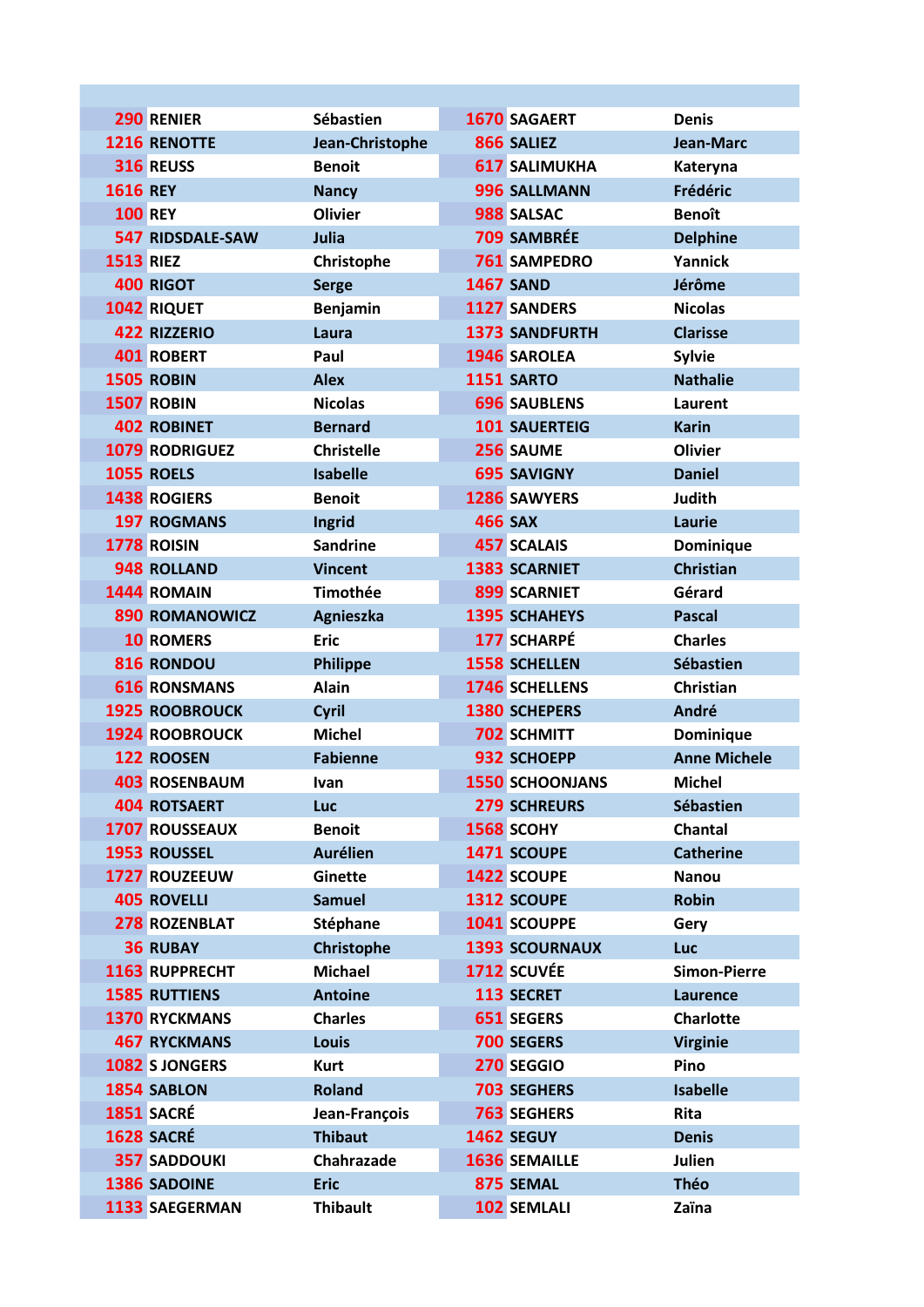| 933 SENEPART           | <b>Justine</b>      | 935 STIENSMA            | <b>Catherine</b>       |
|------------------------|---------------------|-------------------------|------------------------|
| 1904 SENTES            | <b>Mioara</b>       | 936 STIENSMA            | <b>Eric</b>            |
| <b>853 SERGYSELS</b>   | <b>Pascal</b>       | 980 STILLEMANS          | Georges                |
| 342 SERRE              | <b>Emmanuelle</b>   | 1012 STILMAN            | <b>Monica</b>          |
| 1160 SEUTIN            | Dominique           | <b>294 STOCKMANS</b>    | <b>François</b>        |
| 1219 SEUTIN            | <b>Jean Marc</b>    | <b>STOCKMANS</b>        | <b>Thibaut</b>         |
| 1877 SEUTIN            | <b>Juliette</b>     | 1831 STORM              | Jean-Paul              |
| 1443 SIJMUS            | <b>Willy</b>        | 1903 STORME             | <b>Maud</b>            |
| 1323 SILLIEN           | Freddy              | 1220 STOURME            | Claude                 |
| 1709 SIMON             | <b>Benoit</b>       | <b>810 STOURME</b>      | <b>Muriel</b>          |
| 1209 SIMON             | <b>Florence</b>     | <b>1738 STROMMENGER</b> | <b>Mildred</b>         |
| 1772 SIMON             | Yannick             | 1070 STUMPF             | Yann                   |
| 975 SIMONET            | <b>Bernard</b>      | 407 SURNY               | <b>Marie-Blanche</b>   |
| <b>706 SIMONET</b>     | <b>Patrick</b>      | <b>620 SWAELENS</b>     | <b>Nathalie</b>        |
| 178 SIMONS             | <b>Benoit</b>       | 271 SYMONS              | Petro                  |
| 1266 SIRAGUSA          | <b>Salvatore</b>    | 1234 SZAKONY            | Zsófia                 |
| <b>1267 SIRAGUSA</b>   | Vincenzo            | 1923 SZIMJONKA          | <b>Eric</b>            |
| 879 SKHIR              | <b>Noufissa</b>     | <b>489 TABUREAU</b>     | <b>Marc</b>            |
| 1157 SLADDEN           | <b>Pierre</b>       | <b>1435 TAETS</b>       | Dominique              |
| 198 SLADE              | William             | <b>1255 TAGHRET</b>     | Lahcen                 |
| 1542 SLIMANI           | <b>Karim</b>        | <b>1653 TAMIGNEAUX</b>  | <b>Cédric</b>          |
| 618 SMAL               | Frédéric            | <b>714 TANG</b>         | <b>Catherine</b>       |
| <b>1751 SMEEKENS</b>   | <b>Elodie</b>       | <b>729 TASSET</b>       | Philippe               |
| 103 SMETS              | <b>Hugo</b>         | 1050 TASSONE            | <b>Antonio Giorgio</b> |
| 337 SMETS              | <b>Marie-Pierre</b> | <b>328 TASTENOYE</b>    | <b>Bart</b>            |
| 1492 SNEESSENS         | Michaël             | <b>257 TAZIAUX</b>      | <b>Philippe</b>        |
| <b>1360 SNEYERS</b>    | <b>Kevin</b>        | <b>1846 TEGAS</b>       | Giovanni               |
| <b>104 SNOECK</b>      | <b>Didier</b>       | 621 TEMSAMANI C.        | <b>Abdelhak</b>        |
| 1138 SOENENS           | <b>Kevin</b>        | <b>408 TERRIER</b>      | <b>Victor</b>          |
| 1092 SOHET             | <b>Benedicte</b>    | <b>1199 TERWINGHE</b>   | <b>Kellyan</b>         |
| <b>1015 SOMMEREYNS</b> | Philippe            | <b>1524 TEWES</b>       | Anja                   |
| 1203 SOONTJENS         | <b>Elliot</b>       | <b>630 THÉATE</b>       | <b>Sandra</b>          |
| <b>867 SORIA LOPEZ</b> | <b>Miguel</b>       | <b>1583 THEATRE</b>     | Raphael                |
| 196 SOSMAN             | <b>Eddy</b>         | <b>24 THIBAUT</b>       | <b>Thierry</b>         |
| <b>756 SOTTIAUX</b>    | Jérôme              | 952 THIRION             | <b>Francoise</b>       |
| 1497 SPIESSENS         | Johan               | 1541 THIRION            | <b>Yves</b>            |
| <b>1763 SPITAELS</b>   | Jonathan            | <b>1529 THIRY</b>       | <b>Frederic</b>        |
| <b>406 SPRONCK</b>     | <b>Sabine</b>       | 1137 THIRY              | <b>Samuel</b>          |
| <b>1257 STANDAERT</b>  | Davy                | <b>533 THOMAS</b>       | <b>Fabrice</b>         |
| <b>1256 STANDAERT</b>  | <b>Geert</b>        | <b>1860 THOMAS</b>      | Jean-François          |
| 619 STEELS             | <b>Olivier</b>      | <b>1224 THONNART</b>    | <b>Julien</b>          |
| 934 STEHMANN           | <b>Jessica</b>      | 329 THORÉ               | <b>Martin</b>          |
| 963 STERCK             | Robin               | <b>1548 THOREAU</b>     | <b>Sylvain</b>         |
| <b>1388 STERCKX</b>    | <b>Mélanie</b>      | <b>1379 THURION</b>     | <b>Thierry</b>         |
| 1640 STERPIN           | <b>Benoît</b>       | <b>1460 TIELEMANS</b>   | Lilou                  |
| 1413 STEVENS           | <b>Aline</b>        | <b>656 TIELEMANS</b>    | <b>Philippe</b>        |
| <b>641 STEVENS</b>     | Dominique           | 285 TIGNON              | <b>Marylène</b>        |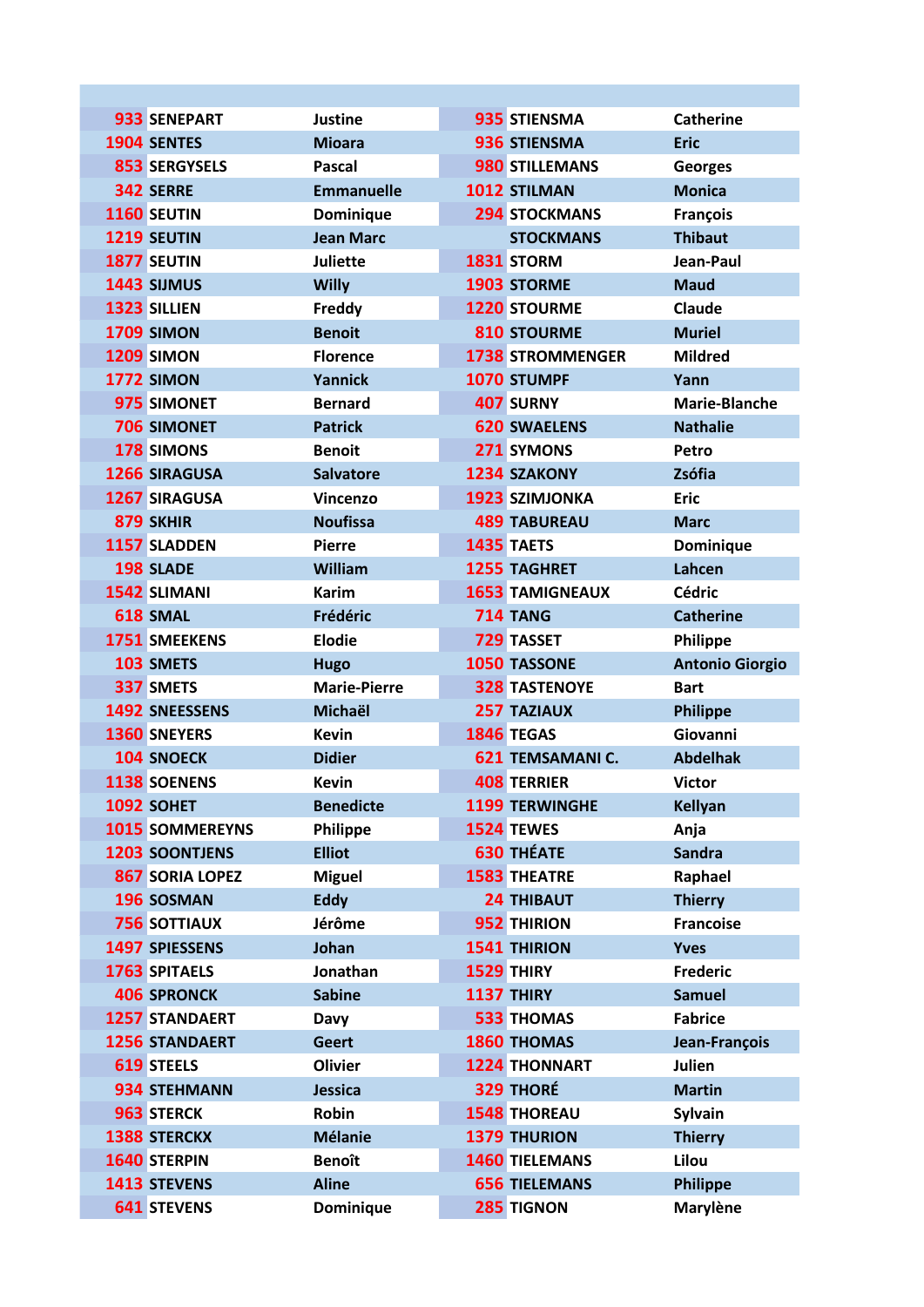| <b>857 TIHANGE</b>          | <b>Fabienne</b>      |                                    |                            | Sophie                                                                                                                                                                                                                                                                                                                                                                                                                                                                                                                                                                                                                                                                                                                                                                                                                                                                                                                                                                                                                                                                                      |
|-----------------------------|----------------------|------------------------------------|----------------------------|---------------------------------------------------------------------------------------------------------------------------------------------------------------------------------------------------------------------------------------------------------------------------------------------------------------------------------------------------------------------------------------------------------------------------------------------------------------------------------------------------------------------------------------------------------------------------------------------------------------------------------------------------------------------------------------------------------------------------------------------------------------------------------------------------------------------------------------------------------------------------------------------------------------------------------------------------------------------------------------------------------------------------------------------------------------------------------------------|
| <b>TIHON</b>                | Orsolya              |                                    |                            | <b>Garance</b>                                                                                                                                                                                                                                                                                                                                                                                                                                                                                                                                                                                                                                                                                                                                                                                                                                                                                                                                                                                                                                                                              |
| <b>1398 TILMAN</b>          | Gustave              |                                    |                            | Jean-Paul                                                                                                                                                                                                                                                                                                                                                                                                                                                                                                                                                                                                                                                                                                                                                                                                                                                                                                                                                                                                                                                                                   |
| 1182 TILMANS                | <b>Antoine</b>       |                                    |                            | <b>Patrice</b>                                                                                                                                                                                                                                                                                                                                                                                                                                                                                                                                                                                                                                                                                                                                                                                                                                                                                                                                                                                                                                                                              |
| <b>1921 TIMMERMANS</b>      | <b>Marc</b>          |                                    |                            | <b>Christian</b>                                                                                                                                                                                                                                                                                                                                                                                                                                                                                                                                                                                                                                                                                                                                                                                                                                                                                                                                                                                                                                                                            |
| 105 TIREZ                   | <b>Estelle</b>       |                                    |                            |                                                                                                                                                                                                                                                                                                                                                                                                                                                                                                                                                                                                                                                                                                                                                                                                                                                                                                                                                                                                                                                                                             |
| <b>1723 TISON</b>           | <b>Alain</b>         |                                    |                            |                                                                                                                                                                                                                                                                                                                                                                                                                                                                                                                                                                                                                                                                                                                                                                                                                                                                                                                                                                                                                                                                                             |
| <b>1622 TISSAOUI</b>        | Sélim                |                                    |                            | Frédéric                                                                                                                                                                                                                                                                                                                                                                                                                                                                                                                                                                                                                                                                                                                                                                                                                                                                                                                                                                                                                                                                                    |
| <b>409 TITART</b>           | <b>Océane</b>        |                                    |                            | Laurent                                                                                                                                                                                                                                                                                                                                                                                                                                                                                                                                                                                                                                                                                                                                                                                                                                                                                                                                                                                                                                                                                     |
| <b>7 TITART</b>             | Paul                 |                                    |                            | <b>Catherine</b>                                                                                                                                                                                                                                                                                                                                                                                                                                                                                                                                                                                                                                                                                                                                                                                                                                                                                                                                                                                                                                                                            |
| <b>622 TORDEUR</b>          | Dan                  |                                    |                            | <b>Fabrice</b>                                                                                                                                                                                                                                                                                                                                                                                                                                                                                                                                                                                                                                                                                                                                                                                                                                                                                                                                                                                                                                                                              |
| <b>734 TORDEURS</b>         | <b>Catherine</b>     |                                    |                            | <b>Olivier</b>                                                                                                                                                                                                                                                                                                                                                                                                                                                                                                                                                                                                                                                                                                                                                                                                                                                                                                                                                                                                                                                                              |
| <b>179 TORDEURS</b>         | <b>Luc</b>           |                                    |                            | <b>Serge</b>                                                                                                                                                                                                                                                                                                                                                                                                                                                                                                                                                                                                                                                                                                                                                                                                                                                                                                                                                                                                                                                                                |
| <b>448 TOULLEC</b>          | <b>Thierry</b>       |                                    |                            | Luc                                                                                                                                                                                                                                                                                                                                                                                                                                                                                                                                                                                                                                                                                                                                                                                                                                                                                                                                                                                                                                                                                         |
| <b>180 TOURNAY</b>          | Jean-Jacques         |                                    |                            | Anne                                                                                                                                                                                                                                                                                                                                                                                                                                                                                                                                                                                                                                                                                                                                                                                                                                                                                                                                                                                                                                                                                        |
| <b>1838 TOUSSAINT</b>       | Joel                 |                                    |                            | <b>Didier</b>                                                                                                                                                                                                                                                                                                                                                                                                                                                                                                                                                                                                                                                                                                                                                                                                                                                                                                                                                                                                                                                                               |
| <b>1523 TOUSSAINT</b>       | Lesly                |                                    |                            | <b>Sylvain</b>                                                                                                                                                                                                                                                                                                                                                                                                                                                                                                                                                                                                                                                                                                                                                                                                                                                                                                                                                                                                                                                                              |
| 1007 TROIA                  | Giovanna             |                                    |                            | <b>Pascal</b>                                                                                                                                                                                                                                                                                                                                                                                                                                                                                                                                                                                                                                                                                                                                                                                                                                                                                                                                                                                                                                                                               |
| <b>1445 T'SAS</b>           | <b>France</b>        |                                    |                            | <b>Yves</b>                                                                                                                                                                                                                                                                                                                                                                                                                                                                                                                                                                                                                                                                                                                                                                                                                                                                                                                                                                                                                                                                                 |
| <b>742 TUMELAIRE</b>        | <b>Sophie</b>        |                                    |                            | Guy                                                                                                                                                                                                                                                                                                                                                                                                                                                                                                                                                                                                                                                                                                                                                                                                                                                                                                                                                                                                                                                                                         |
| <b>1726 TUMMERS</b>         | Paul                 |                                    |                            |                                                                                                                                                                                                                                                                                                                                                                                                                                                                                                                                                                                                                                                                                                                                                                                                                                                                                                                                                                                                                                                                                             |
| <b>1333 TURBIAZ</b>         | <b>Michel</b>        |                                    |                            | Jeremy                                                                                                                                                                                                                                                                                                                                                                                                                                                                                                                                                                                                                                                                                                                                                                                                                                                                                                                                                                                                                                                                                      |
| <b>1905 TURNEER</b>         | Roger                |                                    |                            | <b>Armand</b>                                                                                                                                                                                                                                                                                                                                                                                                                                                                                                                                                                                                                                                                                                                                                                                                                                                                                                                                                                                                                                                                               |
| 106 UMIDOVA                 | <b>Zina</b>          |                                    |                            | Christophe                                                                                                                                                                                                                                                                                                                                                                                                                                                                                                                                                                                                                                                                                                                                                                                                                                                                                                                                                                                                                                                                                  |
| <b>1102 USEO</b>            | <b>Marie Noelle</b>  |                                    |                            | <b>Julien</b>                                                                                                                                                                                                                                                                                                                                                                                                                                                                                                                                                                                                                                                                                                                                                                                                                                                                                                                                                                                                                                                                               |
| 979 VALCKE                  | <b>Alain</b>         |                                    |                            | <b>Aurelie</b>                                                                                                                                                                                                                                                                                                                                                                                                                                                                                                                                                                                                                                                                                                                                                                                                                                                                                                                                                                                                                                                                              |
| <b>838 VALCKE</b>           | <b>David</b>         |                                    |                            | <b>Thierry</b>                                                                                                                                                                                                                                                                                                                                                                                                                                                                                                                                                                                                                                                                                                                                                                                                                                                                                                                                                                                                                                                                              |
| <b>0 VALENTIN</b>           | <b>Herve</b>         |                                    |                            | <b>Mathieu</b>                                                                                                                                                                                                                                                                                                                                                                                                                                                                                                                                                                                                                                                                                                                                                                                                                                                                                                                                                                                                                                                                              |
| <b>0 VALENTIN-DEVILLERS</b> | <b>Dorothee</b>      |                                    |                            | <b>Cèdric</b>                                                                                                                                                                                                                                                                                                                                                                                                                                                                                                                                                                                                                                                                                                                                                                                                                                                                                                                                                                                                                                                                               |
| 1718 VALJA                  | Anne                 |                                    |                            | José                                                                                                                                                                                                                                                                                                                                                                                                                                                                                                                                                                                                                                                                                                                                                                                                                                                                                                                                                                                                                                                                                        |
| <b>842 VALLE RAMIREZ</b>    | <b>Maria</b>         |                                    |                            | Valerie                                                                                                                                                                                                                                                                                                                                                                                                                                                                                                                                                                                                                                                                                                                                                                                                                                                                                                                                                                                                                                                                                     |
| 124 VAN BAMIS               | <b>Claude</b>        |                                    |                            | <b>Gilles</b>                                                                                                                                                                                                                                                                                                                                                                                                                                                                                                                                                                                                                                                                                                                                                                                                                                                                                                                                                                                                                                                                               |
| 1083 VAN BELLE              | Anne                 |                                    |                            | <b>Cedric</b>                                                                                                                                                                                                                                                                                                                                                                                                                                                                                                                                                                                                                                                                                                                                                                                                                                                                                                                                                                                                                                                                               |
| <b>449 VAN BELLEGHEM</b>    | <b>Alain</b>         |                                    |                            | <b>Olivier</b>                                                                                                                                                                                                                                                                                                                                                                                                                                                                                                                                                                                                                                                                                                                                                                                                                                                                                                                                                                                                                                                                              |
| <b>1331 VAN BOECKEL</b>     | Paul                 |                                    |                            | Rita                                                                                                                                                                                                                                                                                                                                                                                                                                                                                                                                                                                                                                                                                                                                                                                                                                                                                                                                                                                                                                                                                        |
| <b>738 VAN BRUSSEL</b>      | <b>Olivier</b>       |                                    |                            | <b>Benjamin</b>                                                                                                                                                                                                                                                                                                                                                                                                                                                                                                                                                                                                                                                                                                                                                                                                                                                                                                                                                                                                                                                                             |
| 1756 VAN BURIK              | Chantal              |                                    |                            | <b>Dimitry</b>                                                                                                                                                                                                                                                                                                                                                                                                                                                                                                                                                                                                                                                                                                                                                                                                                                                                                                                                                                                                                                                                              |
| 1719 VAN CAENEGHEM          | <b>Virginie</b>      |                                    |                            | <b>Eric</b>                                                                                                                                                                                                                                                                                                                                                                                                                                                                                                                                                                                                                                                                                                                                                                                                                                                                                                                                                                                                                                                                                 |
| 878 VAN CALCK               | <b>Nancy</b>         |                                    |                            | <b>Berengere</b>                                                                                                                                                                                                                                                                                                                                                                                                                                                                                                                                                                                                                                                                                                                                                                                                                                                                                                                                                                                                                                                                            |
| 1264 VAN CAMP               | <b>Jean-Francois</b> |                                    |                            | Jean-Francois                                                                                                                                                                                                                                                                                                                                                                                                                                                                                                                                                                                                                                                                                                                                                                                                                                                                                                                                                                                                                                                                               |
| <b>1314 VAN CASTEREN</b>    | Luc                  |                                    |                            | <b>Lise</b>                                                                                                                                                                                                                                                                                                                                                                                                                                                                                                                                                                                                                                                                                                                                                                                                                                                                                                                                                                                                                                                                                 |
| 1745 VAN COLLIE             | <b>Claude</b>        |                                    |                            | <b>David</b>                                                                                                                                                                                                                                                                                                                                                                                                                                                                                                                                                                                                                                                                                                                                                                                                                                                                                                                                                                                                                                                                                |
|                             |                      |                                    |                            | <b>Martin</b>                                                                                                                                                                                                                                                                                                                                                                                                                                                                                                                                                                                                                                                                                                                                                                                                                                                                                                                                                                                                                                                                               |
| 1142 VAN DE PONSEELE        | <b>Olivier</b>       |                                    | <b>1654 VANCLUYSEN</b>     | Rene                                                                                                                                                                                                                                                                                                                                                                                                                                                                                                                                                                                                                                                                                                                                                                                                                                                                                                                                                                                                                                                                                        |
|                             |                      |                                    |                            |                                                                                                                                                                                                                                                                                                                                                                                                                                                                                                                                                                                                                                                                                                                                                                                                                                                                                                                                                                                                                                                                                             |
| <b>360 VAN DE VIJVERE</b>   | Ann                  |                                    | <b>1442 VANCOMPERNOLLE</b> | <b>Tine</b>                                                                                                                                                                                                                                                                                                                                                                                                                                                                                                                                                                                                                                                                                                                                                                                                                                                                                                                                                                                                                                                                                 |
| <b>509 VAN DEN BORN</b>     | Frédéric             |                                    | <b>865 VANDECAVEYE</b>     | <b>Florence</b>                                                                                                                                                                                                                                                                                                                                                                                                                                                                                                                                                                                                                                                                                                                                                                                                                                                                                                                                                                                                                                                                             |
|                             |                      | <b>49 VAN CRAENENBROECK Pascal</b> |                            | 902 VAN DER AA<br><b>636 VAN DER DUSSEN</b><br><b>492 VAN DESSEL</b><br><b>832 VAN DONGHEN</b><br><b>1850 VAN DOREN</b><br>1878 VAN DROOGENBROECI Dirk<br>1638 VAN DROOGHENBROE Sébastien<br><b>107 VAN DURME</b><br><b>1643 VAN DURME</b><br>1457 VAN ESCH<br>822 VAN ESPEN<br><b>525 VAN ESSCHE</b><br><b>108 VAN GENECHTEN</b><br><b>410 VAN GOSSUM</b><br>1061 VAN HAUWAERT<br><b>811 VAN HECKE</b><br><b>1575 VAN HERCK</b><br><b>790 VAN KERCKHOVEN</b><br>181 VAN LAER<br><b>461 VAN LAETHEM</b><br>1812 VAN LEUGENHAEGHE Yasmine<br><b>732 VAN LIERDE</b><br><b>1651 VAN LOO</b><br><b>997 VAN MOLLEKOT</b><br>1404 VAN NOPPEN<br>1493 VAN NUFFEL<br>861 VAN OSSELT<br><b>109 VAN OVEREEM</b><br><b>1300 VAN POUCKE</b><br><b>355 VAN POUCKE</b><br><b>740 VAN POUCKE</b><br><b>1091 VAN RAEMDONCK</b><br>1260 VAN REIJSEN<br>1066 VAN RIET<br><b>788 VAN STEENWINKEL</b><br><b>546 VAN TUJCOM</b><br><b>847 VAN WYNENDAELE</b><br><b>670 VANACKERE</b><br><b>524 VANBAELEN</b><br><b>1889 VANBELLINGHEN</b><br>976 VANBEVER<br><b>1608 VANBOSTERHAUT</b><br><b>1365 VANBRABANT</b> |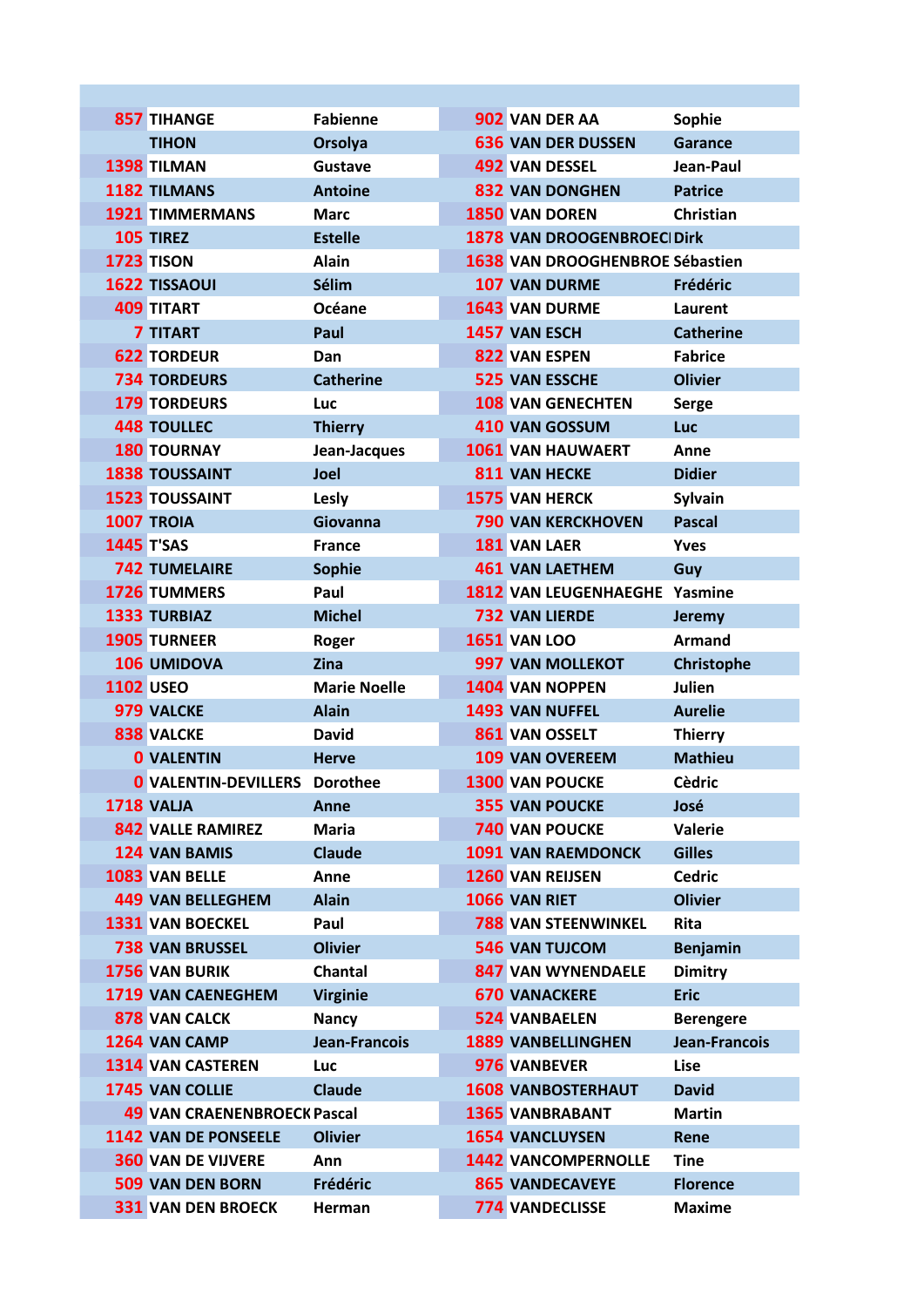| <b>750 VANDEKERCKHOVE</b>    | Philippe         | <b>1844 VANDEWALLE</b>               | Christophe             |
|------------------------------|------------------|--------------------------------------|------------------------|
| <b>1596 VANDELEENE</b>       | <b>Philippe</b>  | <b>299 VANDOOREN</b>                 | <b>Bénédicte</b>       |
| <b>1737 VANDELOIS-WAUTIÉ</b> | <b>Charlotte</b> | <b>1125 VANDRIES</b>                 | <b>Adrien</b>          |
| <b>1502 VANDEN ABEELE</b>    | <b>Christine</b> | <b>794 VANDRIESSCHE</b>              | <b>Caroline</b>        |
| <b>258 VANDEN BORRE</b>      | <b>Emile</b>     | 1627 VANDROOGENBROECI Mylène         |                        |
| <b>693 VANDEN BOSSCHE</b>    | <b>Thierry</b>   | 1626 VANDROOGENBROECI Nina           |                        |
| <b>1610 VANDEN BROECK</b>    | Jimmy            | <b>1623 VANDROOGENBROECH Perrine</b> |                        |
| <b>333 VANDEN DRIESCH</b>    | <b>François</b>  | 1020 VANEGHEM                        | <b>Bertrand</b>        |
| <b>1147 VANDENBOSCH</b>      | Geoffrey         | <b>1545 VANFLETEREN</b>              | <b>Virginie</b>        |
| <b>754 VANDENBROECKE</b>     | <b>Marc</b>      | <b>1807 VANFRAECHEM</b>              | <b>Benjamin</b>        |
| <b>1710 VANDENBROUCK</b>     | Nadèje           | <b>1868 VANFRAECHEM</b>              | <b>Gaelle</b>          |
| <b>1789 VANDENDAELE</b>      | <b>Sandrine</b>  | <b>327 VANFRAECHEM</b>               | <b>Stefan</b>          |
| <b>775 VANDENHOVEN</b>       | <b>Adeline</b>   | <b>1655 VANHAELEN</b>                | <b>Caroline</b>        |
| <b>312 VANDENSCHRICK</b>     | Grégory          | <b>657 VANHALLE</b>                  | <b>François-Xavier</b> |
| <b>411 VANDENTEMPEL</b>      | <b>Olivier</b>   | <b>320 VANHALSBERGHE</b>             | Géry                   |
| <b>623 VANDER LINDEN</b>     | Véronique        | <b>0 VANHERENTHALS</b>               | Lisa                   |
| <b>494 VANDER VORST</b>      | <b>Murielle</b>  | <b>1614 VANHOEGAERDEN</b>            | <b>Thierry</b>         |
| <b>1024 VANDERBECK</b>       | <b>Yves</b>      | <b>1688 VANHOLZAETS</b>              | <b>Pascal</b>          |
| <b>25 VANDERBECQ</b>         | <b>Cedric</b>    | <b>1009 VANHORICK</b>                | <b>Bruno</b>           |
| <b>412 VANDERGEETEN</b>      | <b>Jeoffrey</b>  | <b>0 VANHORICK</b>                   | <b>Jules</b>           |
| <b>182 VANDERGEETEN</b>      | <b>Xavier</b>    | <b>1932 VANHORICK</b>                | <b>Jules</b>           |
| <b>766 VANDERHAEGEN</b>      | <b>Samuel</b>    | <b>1855 VANHOUCHE</b>                | <b>Michel</b>          |
| <b>6 VANDERHEYD</b>          | <b>Eric</b>      | <b>289 VANHUFFELEN</b>               | <b>Josseline</b>       |
| <b>428 VANDERHOEVEN</b>      | <b>Patrick</b>   | <b>183 VANKEERBERGEN</b>             | <b>Jacques</b>         |
| <b>1944 VANDERKELEN</b>      | Françoise        | <b>1635 VANKERCKHOVEN</b>            | <b>Maggie</b>          |
| <b>796 VANDERLIN</b>         | <b>Charlène</b>  | 184 VANPÉE                           | <b>Alain</b>           |
| <b>681 VANDERLINDEN</b>      | <b>Daniel</b>    | <b>1407 VANPETEGHEM</b>              | <b>Axelle</b>          |
| <b>1633 VANDERLINDEN</b>     | Julie            | <b>1671 VANROBAEYS</b>               | <b>Olivier</b>         |
| <b>1410 VANDERLINDEN</b>     | Loïc             | <b>414 VANROBAYS</b>                 | <b>Michel</b>          |
| <b>413 VANDERLINDEN</b>      | <b>Marc</b>      | <b>937 VANSTEENKISTE</b>             | <b>Nadine</b>          |
| <b>324 VANDERLINDEN</b>      | Tom              | <b>752 VANSTERTHEM</b>               | Tanja                  |
| <b>751 VANDERMEERSCH</b>     | <b>Sebastien</b> | <b>736 VANTUYCOM</b>                 | Hélène                 |
| <b>1114 VANDERMOSTEN</b>     | <b>Xavier</b>    | <b>34 VANVELTHEM</b>                 | Raphael                |
| <b>21 VANDERMOTTEN</b>       | Laurent          | <b>1032 VANVILTHOVEN</b>             | <b>Stéphanie</b>       |
| 1170 VANDERPERREN            | <b>Cédric</b>    | <b>1001 VANWICHELEN</b>              | <b>Philippe</b>        |
| <b>1351 VANDERSANDE</b>      | <b>Carla</b>     | <b>415 VARELA GONZALEZ</b>           | <b>Pedro</b>           |
| <b>1814 VANDERSCHUEREN</b>   | <b>Eric</b>      | <b>1821 VARVENNE</b>                 | <b>Eric</b>            |
| <b>1813 VANDERSCHUEREN</b>   | Line             | <b>12 VASCONCELLOS</b>               | <b>Claudia</b>         |
| <b>1056 VANDERSTRAETEN</b>   | Geoffrey         | <b>416 VAUDOISEY</b>                 | Louis                  |
| <b>521 VANDERSTRAETEN</b>    | Johan            | 994 VAUDOISEY                        | <b>Pascal</b>          |
| <b>827 VANDERSTRAETEN</b>    | Kenzo            | <b>417 VAUDOISEY</b>                 | Paul                   |
| <b>826 VANDERSTRAETEN</b>    | <b>Patrick</b>   | 1839 VECCHIO                         | Laetitia               |
| <b>1421 VANDERVELDEN</b>     | Mélinda          | 1526 VELGHE                          | <b>Amelie</b>          |
| <b>1648 VANDERVOORT</b>      | <b>Micheline</b> | <b>330 VELGHE</b>                    | <b>Claude</b>          |
| <b>273 VANDERZWALMEN</b>     | <b>Sabine</b>    | <b>430 VERBEEK</b>                   | Jean-Luc               |
| <b>830 VANDEUREN</b>         | <b>Anthony</b>   | <b>418 VERBESSELT</b>                | <b>Tony</b>            |
| <b>562 VANDEWALLE</b>        | Chantal          | 1621 VERBOOMEN                       | <b>Didier</b>          |